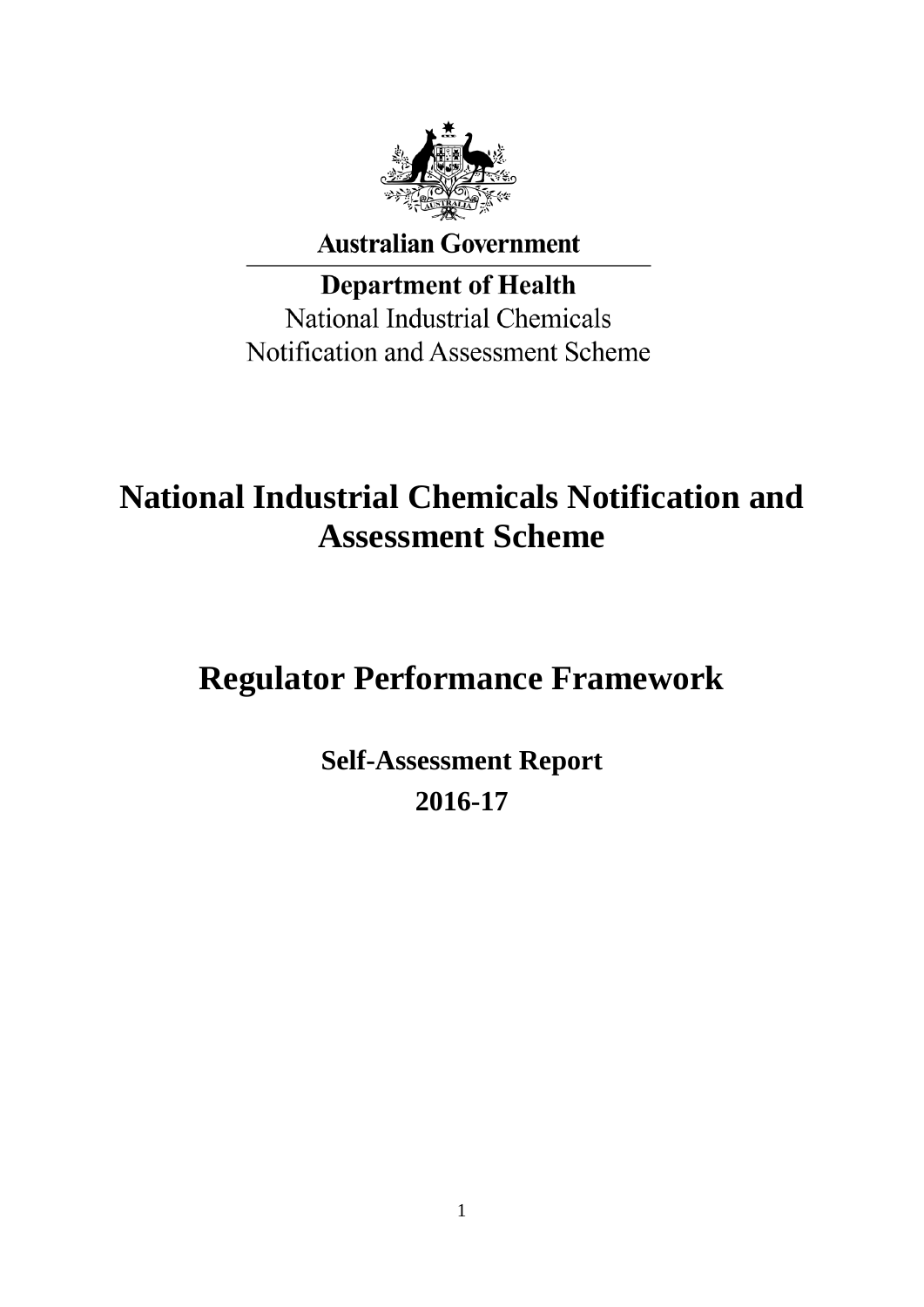# **Contents**

| 1                |                 |                                                                                                                                                                      |  |
|------------------|-----------------|----------------------------------------------------------------------------------------------------------------------------------------------------------------------|--|
| 1.1              |                 | National Industrial Chemicals Notification and Assessment Scheme 5                                                                                                   |  |
| 1.2              |                 |                                                                                                                                                                      |  |
| 1.3              |                 |                                                                                                                                                                      |  |
| $\boldsymbol{2}$ |                 |                                                                                                                                                                      |  |
| 2.1              |                 | KPI 1 - Regulators do not unnecessarily impede the efficient operation of regulated                                                                                  |  |
|                  | 2.1.1           | Demonstrated understanding of the operating environment of regulated entities6                                                                                       |  |
|                  | 2.1.2           | Actions taken to minimise the potential for unintended negative impacts of                                                                                           |  |
|                  | 2.1.3           | Continuous improvement strategies implemented to reduce costs of compliance<br>for regulated entities through effective contribution to international harmonisation8 |  |
| 2.2              |                 | KPI 2 - Communication with regulated entities is clear, targeted and effective 10                                                                                    |  |
|                  | 2.2.1           | Guidance material is kept up to date and complies with government                                                                                                    |  |
|                  | 2.2.2           | Targeted stakeholder consultation and engagement with regulated entities, to                                                                                         |  |
|                  | 2.2.3<br>manner | Regulatory decisions and advice are consistent and provided in a timely                                                                                              |  |
| 2.3              |                 | KPI 3 - Actions undertaken by regulators are proportionate to the regulatory risk                                                                                    |  |
|                  | 2.3.1           |                                                                                                                                                                      |  |
|                  | 2.3.2           | Compliance, monitoring and enforcement actions are proportional to risk                                                                                              |  |
| 2.4              |                 | KPI 4 - Compliance and monitoring approaches are streamlined and coordinated 14                                                                                      |  |
|                  | 2.4.1           | Coordinated programs and shared information with other regulatory                                                                                                    |  |
|                  | 2.4.2           | Requests for information from industry are made only when necessary.                                                                                                 |  |
| 2.5              |                 | KPI 5 - Regulators are open and transparent in their dealings with regulated entities 15                                                                             |  |
|                  | 2.5.1           |                                                                                                                                                                      |  |
|                  | 2.5.2           |                                                                                                                                                                      |  |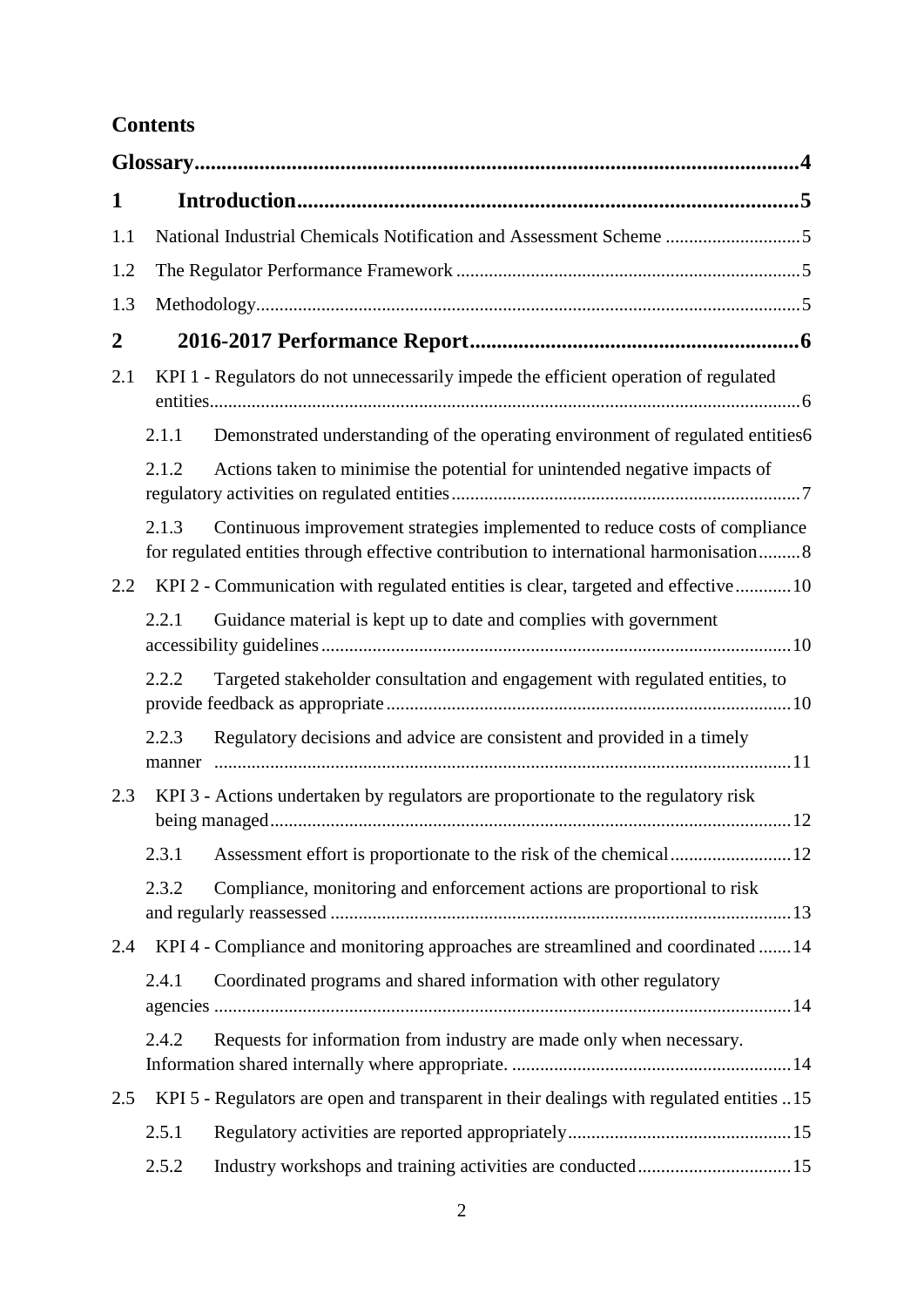|     | 2.5.3           | Open and responsive to requests from regulated entities regarding the operation                                                                                                                                                                                   |
|-----|-----------------|-------------------------------------------------------------------------------------------------------------------------------------------------------------------------------------------------------------------------------------------------------------------|
|     | 2.5.4           | Risk based frameworks are published and available in a format that is clear,                                                                                                                                                                                      |
| 2.6 |                 | KPI 6 - Regulators actively contribute to the continuous improvement of regulatory                                                                                                                                                                                |
|     | 2.6.1<br>do so. | Cooperative and collaborative relationships with regulated entities established<br>to improve the efficiency and effectiveness of the regulatory framework and to develop<br>mechanisms to reduce the regulatory burden and compliance costs where appropriate to |
|     | 2.6.2           |                                                                                                                                                                                                                                                                   |
|     | 2.6.3           |                                                                                                                                                                                                                                                                   |
|     | 2.6.4           |                                                                                                                                                                                                                                                                   |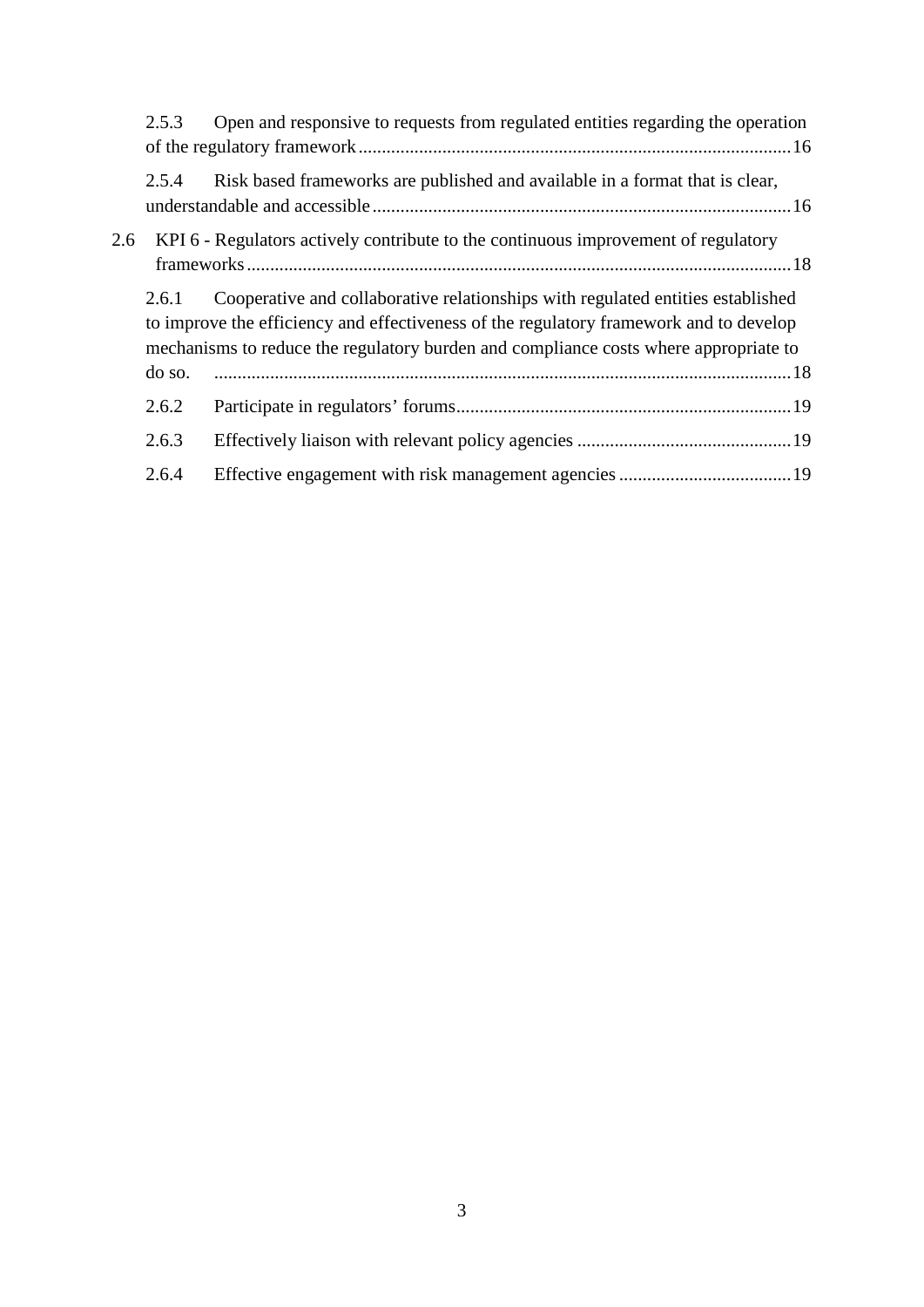# <span id="page-3-0"></span>**Glossary**

| <b>AICS</b>                | <b>Australian Inventory of Chemical Substances</b>                   |
|----------------------------|----------------------------------------------------------------------|
| <b>APEC</b>                | Asia Pacific Economic Cooperation                                    |
| <b>IATA</b>                | Integrated Approach to Testing & Assessment                          |
| <b>ICNA Act</b>            | Industrial Chemicals (Notification and Assessment) Act 1989          |
| <b>IMAP</b>                | <b>Inventory Multi-tiered Assessment and Prioritisation</b>          |
| <b>Level C</b> registrants | Introduction value from \$500,000-\$4,999,999                        |
| <b>Level D registrants</b> | Introduction value of $$5,000,000+$                                  |
| <b>NICNAS</b>              | The National Industrial Chemicals Notification and Assessment Scheme |
| <b>OCS</b>                 | The Office of Chemical Safety (in the Department of Health)          |
| <b>OECD</b>                | Organisation for Economic Cooperation and Development                |
| <b>PEC</b>                 | <b>Priority Existing Chemical</b>                                    |
| <b>QSAR</b>                | Quantitative structure-activity relationship                         |
| <b>RPF</b>                 | <b>Regulator Performance Framework</b>                               |
| <b>SCC</b>                 | <b>Strategic Consultative Committee</b>                              |
| <b>UNEP</b>                | <b>United Nations Environment Program</b>                            |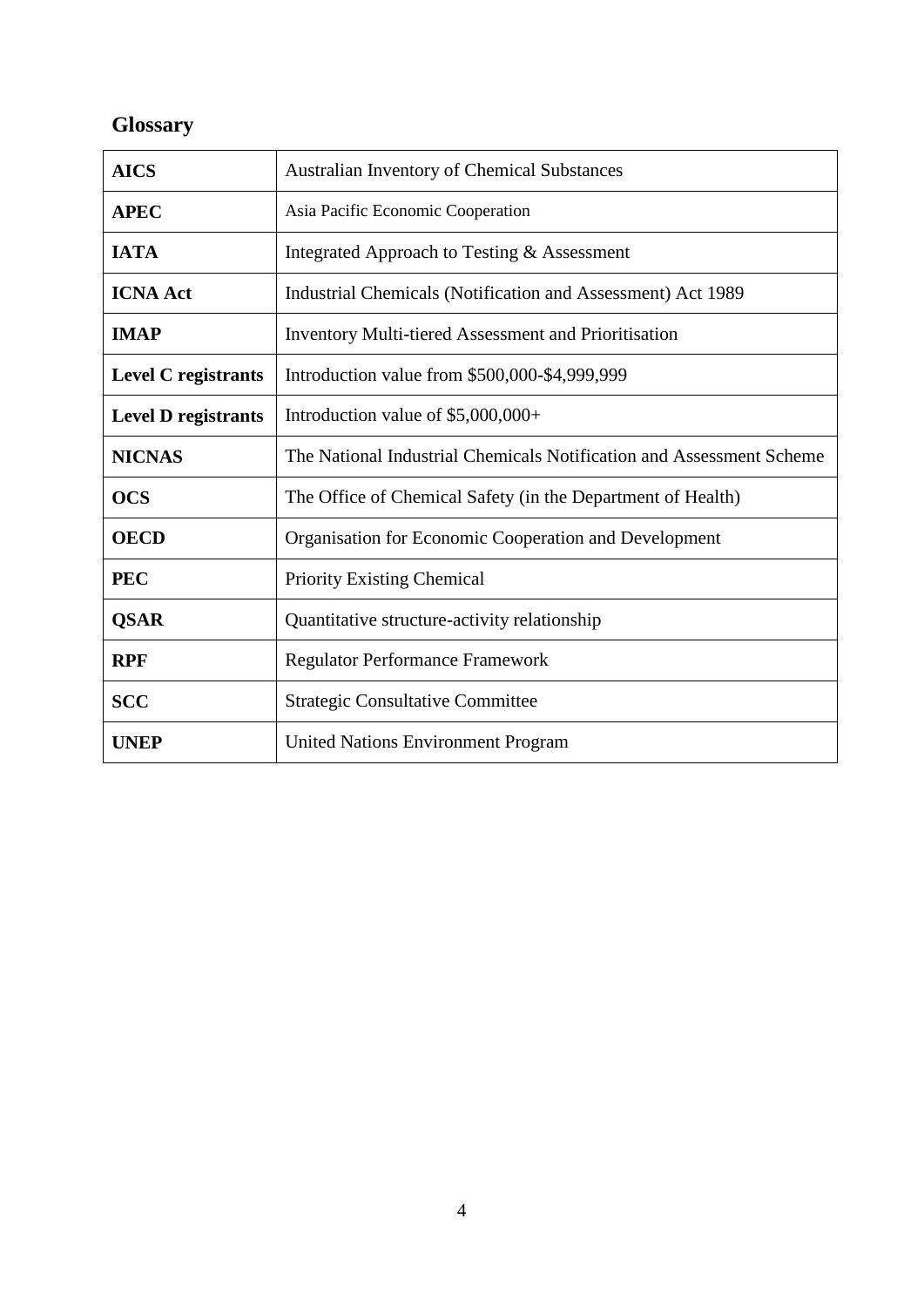### <span id="page-4-0"></span>**1 Introduction**

### <span id="page-4-1"></span>**1.1 National Industrial Chemicals Notification and Assessment Scheme**

The National Industrial Chemicals Notification and Assessment Scheme (NICNAS) is a statutory scheme established under the *Industrial Chemicals (Notification and Assessment) Act 1989* (ICNA Act) and administered by the Office of Chemical Safety (OCS) within the Department of Health. NICNAS aids in the protection of the Australian people and the environment by assessing the risks of industrial chemicals. NICNAS assessments inform decisions made by a wide range of Commonwealth, state and territory government agencies involved in regulating the control, use, release and disposal of industrial chemicals.

As part of the 2015-16 Budget, the Australian Government announced a range of reforms to the regulation of industrial chemicals so that the assessment effort would be more proportionate to the risks posed by industrial chemicals, while also maintaining Australia's robust health and safety standards.

An important benefit of realigning regulatory effort towards chemicals with a higher risk profile is that the costs to businesses and consumers using lower risk chemicals will be reduced. The faster regulatory pathway to introduction of lower risk chemicals provides an incentive to introduce safer new industrial chemicals, including replacing more hazardous existing chemicals. A greater focus on post-market assessment and monitoring will assist in maintaining the protection of health and safety of consumers, workers and the environment.

### <span id="page-4-2"></span>**1.2 The Regulator Performance Framework**

The Australian Government has developed a framework comprised of six outcomes-based key performance indicators (KPIs), to demonstrate the performance of regulators, encourage accountability and transparency in the way regulators operate and minimise regulatory burden when administering regulation. OCS developed metrics to demonstrate performance against these KPIs, in consultation with the NICNAS [Strategic Consultative Committee](https://www.nicnas.gov.au/about-us/advisory-groups/strategic-consultative-committee) (SCC), comprised of representatives from peak national stakeholder groups.

The [first self-assessment](https://www.nicnas.gov.au/about-us/how-we-work/regulatory-performance-framework-rpf) period (2015-16) was published in December 2016 (available at https://www.nicnas.gov.au/about-us/how-we-work/regulatory-performance-framework-rpf).

To remain consistent with regulators across the Department of Health, a comprehensive self-assessment report will be prepared once every three years. Shorter reports will be prepared in the interim years. Evidence metrics for OCS were updated and approved by the Minister for Health.

### <span id="page-4-3"></span>**1.3 Methodology**

The evidence presented in this report is obtained from performance statistics collected by OCS throughout the 2016-17 financial year, including information reported in the 2016-17 Department of Health Annual Report.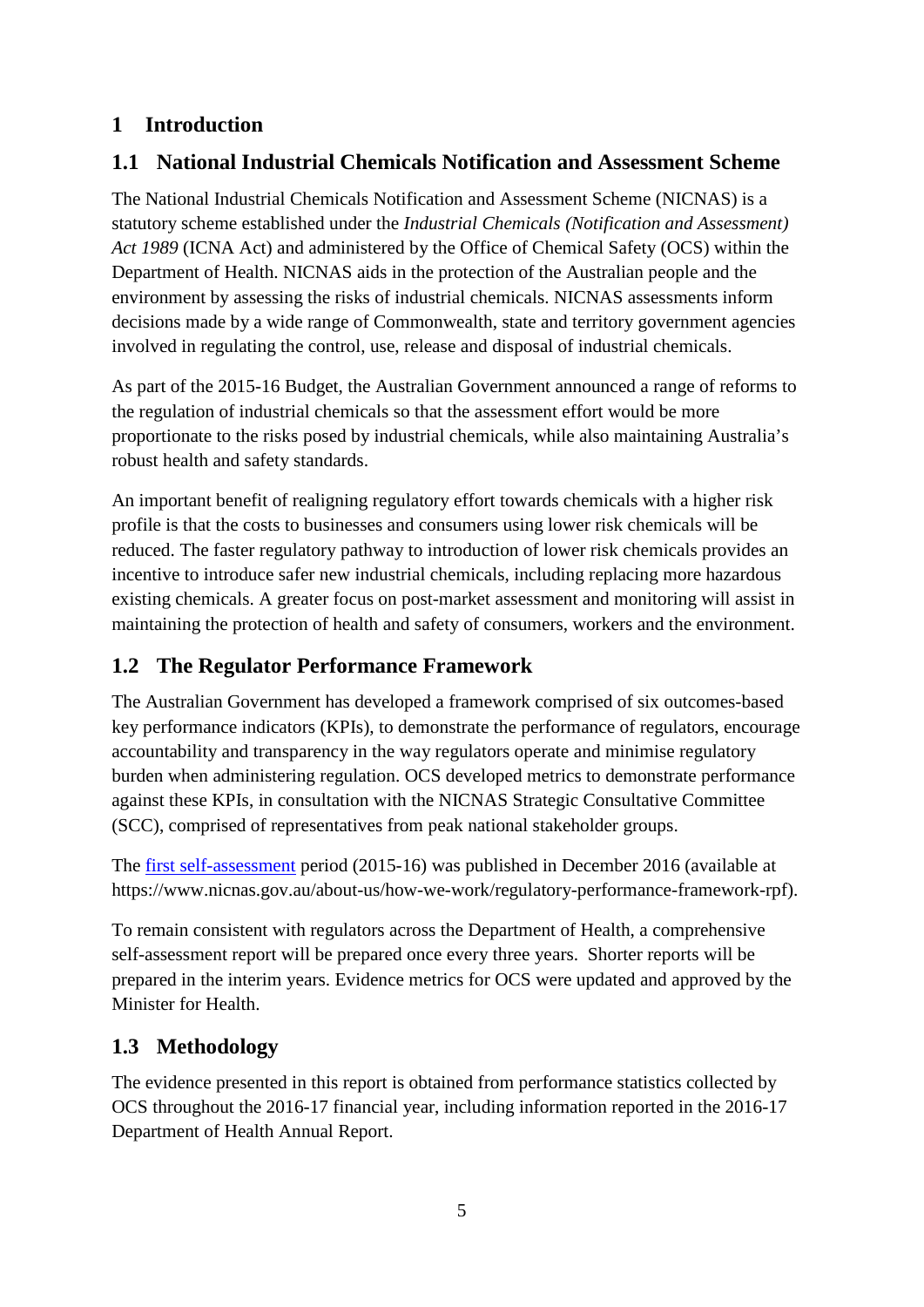## **2 2016-2017 Performance Report**

# **2.1 KPI 1 - Regulators do not unnecessarily impede the efficient operation of regulated entities**

### **2.1.1 Demonstrated understanding of the operating environment of regulated entities**

<span id="page-5-2"></span><span id="page-5-1"></span><span id="page-5-0"></span>

| <b>2016-17-Evidence</b>                                                                                                                                                                                                                                                                                                                                                                                                                                                                                                                                    | <b>Self-Assessment Rating:</b> |
|------------------------------------------------------------------------------------------------------------------------------------------------------------------------------------------------------------------------------------------------------------------------------------------------------------------------------------------------------------------------------------------------------------------------------------------------------------------------------------------------------------------------------------------------------------|--------------------------------|
| The Office of Chemical Safety (OCS) regularly engages with stakeholders to maintain an understanding of their operating<br>environments, including activities initiated by the regulator and participation in forums organised by stakeholders.                                                                                                                                                                                                                                                                                                            | KPI 1 Exceeded/met/not met     |
| Engagement initiated by OCS included:                                                                                                                                                                                                                                                                                                                                                                                                                                                                                                                      |                                |
| • Two meetings of the NICNAS Strategic Consultative Committee (SCC).<br>• NICNAS Reforms:<br>o One meeting of an Ad-Hoc Working Group (comprised of technical experts) on Risk-based Categorisation and                                                                                                                                                                                                                                                                                                                                                    |                                |
| Assessment<br>o Public consultation on two discussion papers, including through four public workshops (with over 170 attendees from<br>community, industry and regulatory agencies)<br>o Information technology                                                                                                                                                                                                                                                                                                                                            |                                |
| • Two workshops held in Sydney and Melbourne<br>One industry focus group held in Melbourne to seek feedback on information system requirements for the Business<br>$\blacksquare$<br>Services Portal.                                                                                                                                                                                                                                                                                                                                                      |                                |
| • Engagement relating to chemical assessments<br>157 new chemical assessments<br>$\circ$                                                                                                                                                                                                                                                                                                                                                                                                                                                                   |                                |
| o two secondary notification assessments of chemicals on AICS<br>o targeted engagement with relevant stakeholders relating to assessments under the Inventory Multi-Tiered Assessment<br>and Prioritisation (IMAP) framework.                                                                                                                                                                                                                                                                                                                              |                                |
| • Nine information sessions on regulatory obligations (over 400 registrants)<br>• 13 internal seminars featuring experts from Australia, US and Korean chemical sectors (eg 3M, Office of Environment<br>and Heritage, South Korean Centre for Cosmetics Risk Assessment).                                                                                                                                                                                                                                                                                 |                                |
| OCS staff participated in 11 international meetings (participants included government, industry and civil society<br>representatives) that focussed on issues such as current regulatory approaches, assessment methodologies and challenges in<br>chemical assessments and regulation. These forums provide the opportunity to gain an understanding of the global chemical<br>regulatory environment. OCS has continued to maintain active bilateral engagement with Canadian, European and US<br>counterparts through existing cooperative arrangements |                                |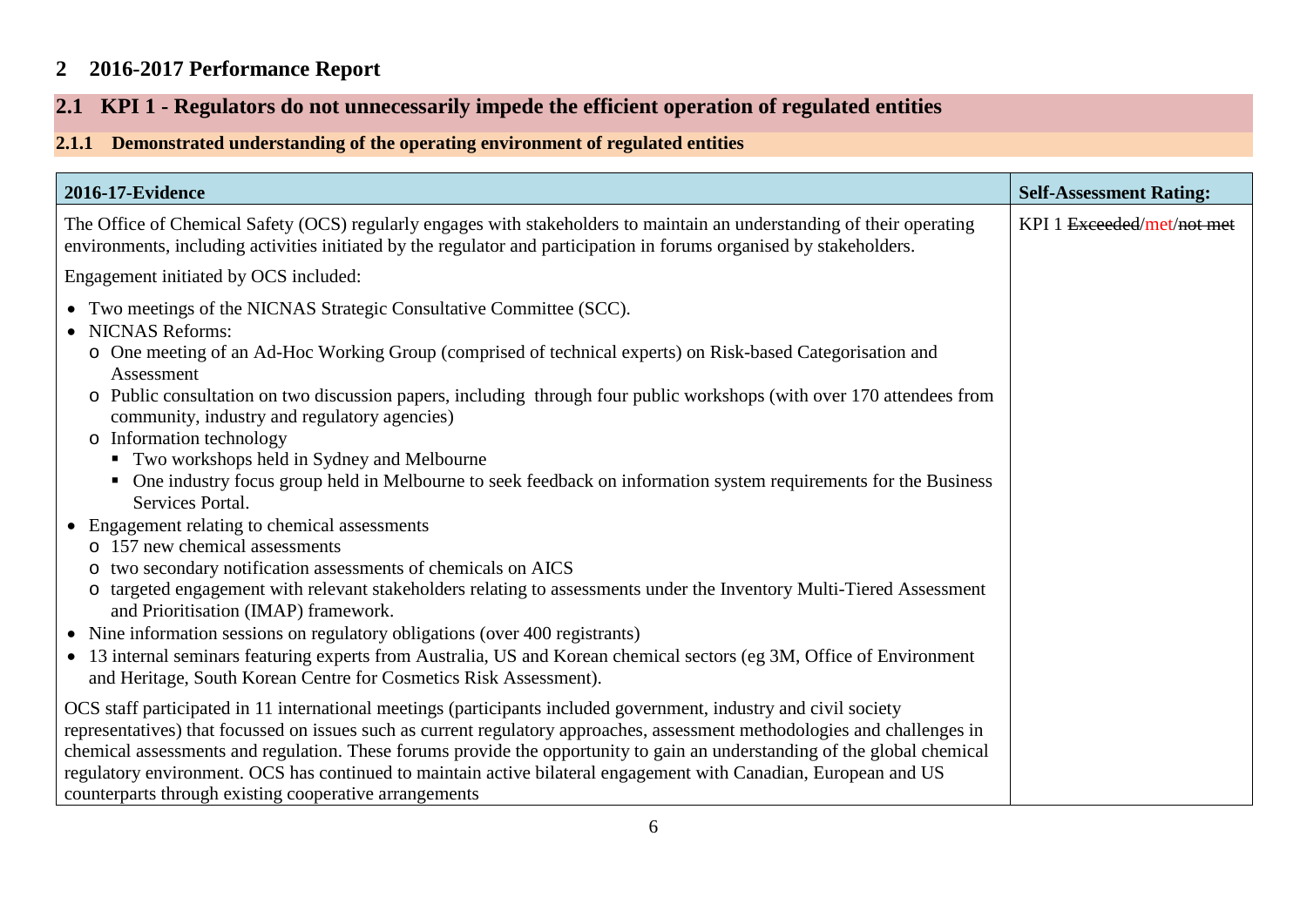# **2.1.2 Actions taken to minimise the potential for unintended negative impacts of regulatory activities on regulated entities**

<span id="page-6-0"></span>

| 2016-17-Evidence                                                                                                                                                                                                                                                                                                                                                                                                                                                                                                                                                                                                                                                                                                                                                                                                                                                                                                                                                                                                                                                                                                                                                                                                                                                                                                                                                                                      | <b>Self-Assessment Rating:</b> |
|-------------------------------------------------------------------------------------------------------------------------------------------------------------------------------------------------------------------------------------------------------------------------------------------------------------------------------------------------------------------------------------------------------------------------------------------------------------------------------------------------------------------------------------------------------------------------------------------------------------------------------------------------------------------------------------------------------------------------------------------------------------------------------------------------------------------------------------------------------------------------------------------------------------------------------------------------------------------------------------------------------------------------------------------------------------------------------------------------------------------------------------------------------------------------------------------------------------------------------------------------------------------------------------------------------------------------------------------------------------------------------------------------------|--------------------------------|
| Industry feedback has confirmed that time to market for new chemicals has a significant impact on businesses. The scheme<br>has legislative provisions for low risk chemicals to be introduced without pre-market assessment. 10,150 chemical<br>introductions were reported under exemption categories, by 217 introducers, in 2016-17.                                                                                                                                                                                                                                                                                                                                                                                                                                                                                                                                                                                                                                                                                                                                                                                                                                                                                                                                                                                                                                                              | KPI 1 Exceeded/met/not met     |
| Timely completion of assessments provides certainty for industry and promotes the availability of new industrial chemicals<br>to the community.                                                                                                                                                                                                                                                                                                                                                                                                                                                                                                                                                                                                                                                                                                                                                                                                                                                                                                                                                                                                                                                                                                                                                                                                                                                       |                                |
| • New chemicals – Any chemical not listed on the Australian Inventory of Chemical Substances (AICS) or listed on the<br>AICS but proposed for a use outside the conditions prescribed, and otherwise ineligible for exemption from assessment<br>under the ICNA Act, must be notified for assessment. Statutory timeframes apply to the assessment of new chemicals. In<br>$2016 - 17$ :<br>o 257 premarket assessments were completed, 99.6% within legislated timeframes (exceeding the KPI of 96 % set in the<br>Portfolio Budget Statement).<br>o 276 certificates and permits were issued.<br>• Secondary notifications - Introducers have a statutory obligation to advise the Director of NICNAS (the Director) if a<br>previously assessed chemical is to be introduced under different circumstances from those assessed (a 'secondary<br>notification inquiry'). Where re-assessment of risks of these new circumstances is warranted, a 'secondary notification<br>assessment' is conducted and the introducers are required to provide further information to support that assessment (a<br>'secondary notification'). OCS calls for secondary notification only when a significant increase in risk is likely due to<br>changed circumstances.<br>• In 2016-17:<br>o Of 641 secondary notification inquiries, 240 were further investigated due to changed circumstances and/or new data |                                |
| and two were declared as requiring re-assessment.<br>One final secondary notification assessment report was published.<br>$\circ$                                                                                                                                                                                                                                                                                                                                                                                                                                                                                                                                                                                                                                                                                                                                                                                                                                                                                                                                                                                                                                                                                                                                                                                                                                                                     |                                |
| One draft secondary notification report was provided to the applicant within legislated timeframes.<br>$\circ$<br>• Assessment under the IMAP framework - a three-tiered approach to assess chemicals on AICS, with assessment effort                                                                                                                                                                                                                                                                                                                                                                                                                                                                                                                                                                                                                                                                                                                                                                                                                                                                                                                                                                                                                                                                                                                                                                 |                                |
| increasing with each tier to provide more timely information about hazards and risks associated with the use of these                                                                                                                                                                                                                                                                                                                                                                                                                                                                                                                                                                                                                                                                                                                                                                                                                                                                                                                                                                                                                                                                                                                                                                                                                                                                                 |                                |
| industrial chemicals. In 2016-17:                                                                                                                                                                                                                                                                                                                                                                                                                                                                                                                                                                                                                                                                                                                                                                                                                                                                                                                                                                                                                                                                                                                                                                                                                                                                                                                                                                     |                                |
| o 6,917 assessments were completed for 4,367 unique chemicals. While not a legislated approach, this framework                                                                                                                                                                                                                                                                                                                                                                                                                                                                                                                                                                                                                                                                                                                                                                                                                                                                                                                                                                                                                                                                                                                                                                                                                                                                                        |                                |
| enables stakeholders to be informed (and provide feedback) about any risk management recommendations that could<br>potentially result in regulatory action by state/territory regulators.                                                                                                                                                                                                                                                                                                                                                                                                                                                                                                                                                                                                                                                                                                                                                                                                                                                                                                                                                                                                                                                                                                                                                                                                             |                                |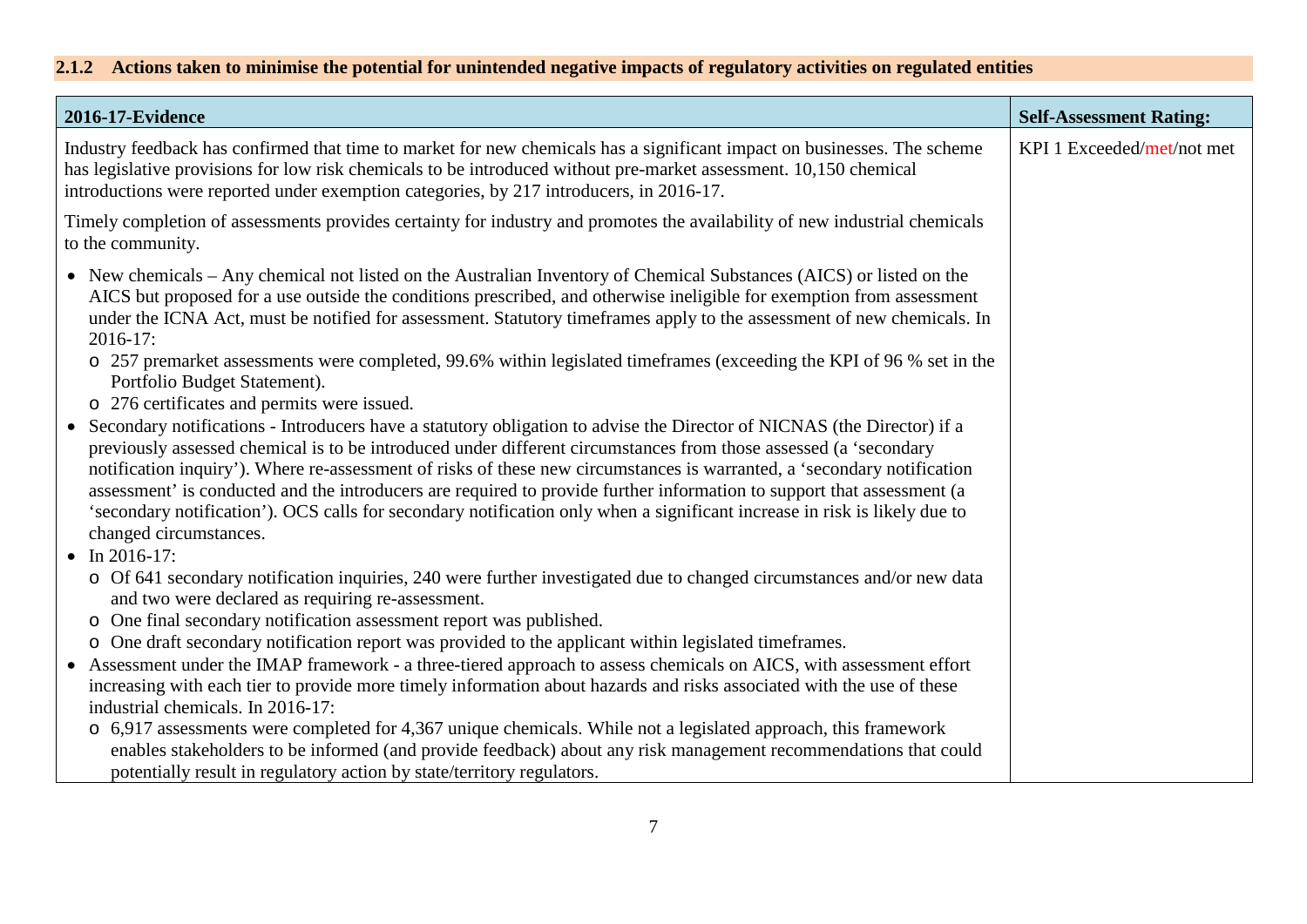| 2016-17-Evidence                                                                                                                                                                                                                                                                                                                                                                                                                                                                                                | <b>Self-Assessment Rating:</b> |
|-----------------------------------------------------------------------------------------------------------------------------------------------------------------------------------------------------------------------------------------------------------------------------------------------------------------------------------------------------------------------------------------------------------------------------------------------------------------------------------------------------------------|--------------------------------|
| The Chemical Gazette is published monthly on the NICNAS website and is the mechanism to advise stakeholders of<br>regulatory decisions. In 2016-17, a notice was issued pursuant to Section 20AB of the ICNA Act in relation to the Trade<br>Name Annex (TNA). Feedback received through online 'feedback' prompts resulted in the addition of an information page<br>and online forms, to help introducers further understand the request for information and minimise the impost on industry<br>stakeholders. |                                |

### **2.1.3 Continuous improvement strategies implemented to reduce costs of compliance for regulated entities through effective contribution to international harmonisation**

<span id="page-7-0"></span>

| 2016-17-Evidence                                                                                                                                                                                                                                                                                                                                                                                                                                                                                                                                                                                                                                                                                                            | <b>Self-Assessment Rating</b> |
|-----------------------------------------------------------------------------------------------------------------------------------------------------------------------------------------------------------------------------------------------------------------------------------------------------------------------------------------------------------------------------------------------------------------------------------------------------------------------------------------------------------------------------------------------------------------------------------------------------------------------------------------------------------------------------------------------------------------------------|-------------------------------|
| International harmonisation of chemical regulation reduces the regulatory burden on industry and facilitates the availability<br>of newer chemicals in Australia. In 2016-17, OCS actively engaged multilaterally with international regulators through<br>mechanism such as the OECD Chemicals Committee and its key subsidiary committees (Working Party on Hazard<br>Assessment, Working Party on Manufactured Nanomaterials and Working Party on Exposure Assessment) and activity-<br>specific subgroups established under each of these working parties. Engagement with regional jurisdictions and their<br>regulated entities also occurred through the Asia Pacific Economic Cooperation (APEC) Chemical Dialogue. | KPI 1 Exceeded/met/not met    |
| Key outcomes from international engagement that will potentially reduce compliance costs for industry included:                                                                                                                                                                                                                                                                                                                                                                                                                                                                                                                                                                                                             |                               |
| • Developing Integrated Approaches to Testing & Assessment (IATA) of chemicals, specifically approaches for case<br>studies and reporting templates for chemical exposure, approaches to assessment of skin sensitisation and the use and<br>limitations of Adverse Outcome Pathways (AOPs) in regulatory settings<br>• Leading the drafting of an exposure module on the guidance for risks arising from combined exposure to multiple<br>chemicals                                                                                                                                                                                                                                                                        |                               |
| Identifying commonalities and differences in the screening, testing and assessment of endocrine disrupters, including<br>identification of hazards, risk assessment and priority setting                                                                                                                                                                                                                                                                                                                                                                                                                                                                                                                                    |                               |
| Developing enhancements and customisation of IUCLID software (developed by the European Chemicals Agency<br>(ECHA) on behalf of the OECD) to capture, store, submit and exchange data on chemical substances, in accordance with<br>the OECD Harmonised Templates for Reporting Chemical Test Summaries (OHTs)                                                                                                                                                                                                                                                                                                                                                                                                              |                               |
| Sharing outcomes from IMAP Stage One at the workshop for 'Accelerating the Pace of Chemical Risk Assessments'<br>convened by the US Environmental Protection Agency (EPA) and at Meetings of the OECD Working Party on Exposure<br>Assessment and Working Party on Hazard Assessment                                                                                                                                                                                                                                                                                                                                                                                                                                        |                               |
| Participating in the United Nations Environment Programme (UNEP) global project for exchanging information on                                                                                                                                                                                                                                                                                                                                                                                                                                                                                                                                                                                                               |                               |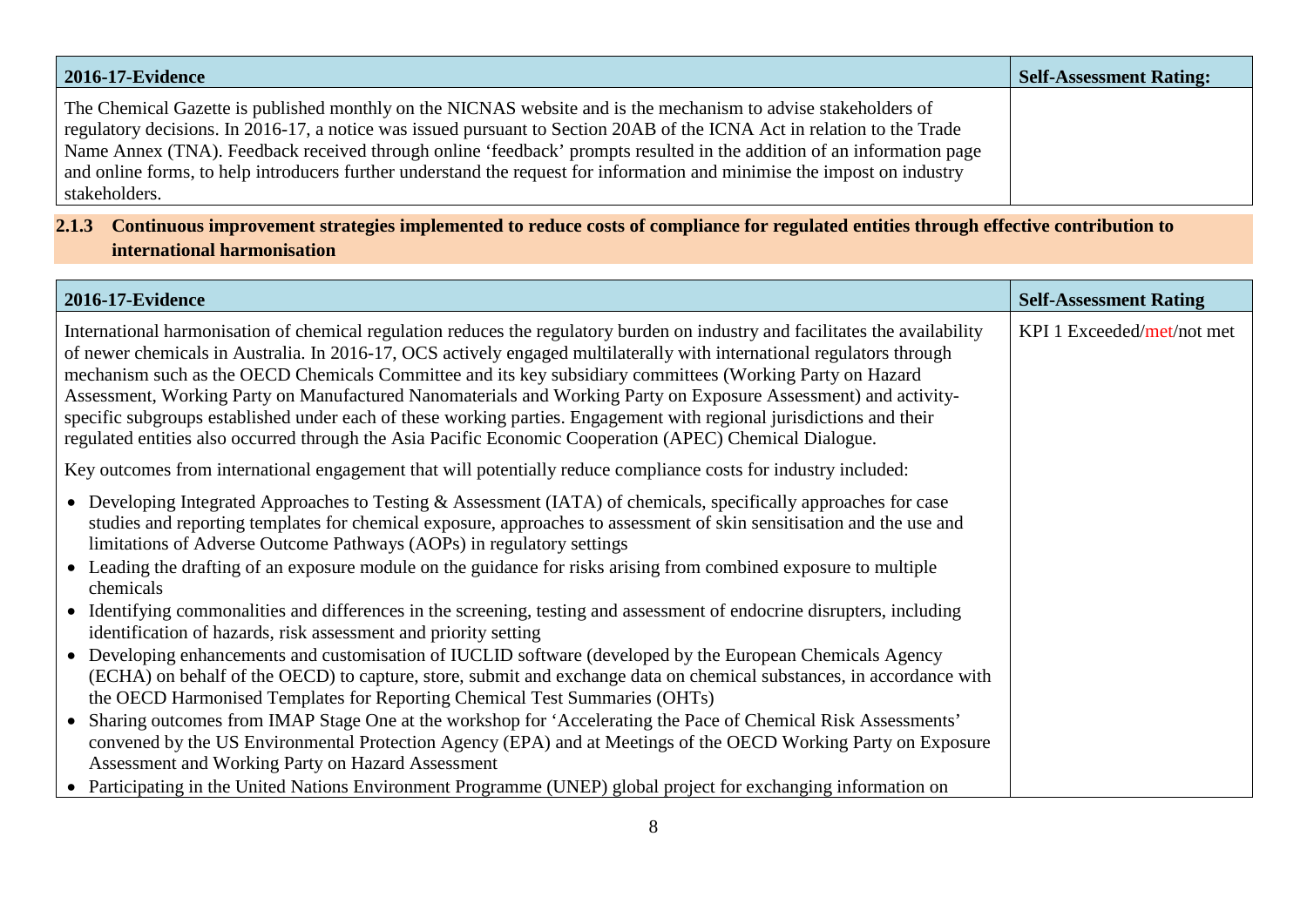| 2016-17-Evidence                                                                                                          | <b>Self-Assessment Rating</b> |
|---------------------------------------------------------------------------------------------------------------------------|-------------------------------|
| perfluorinated chemicals, including by attending a workshop convened by the German Environment Agency                     |                               |
| • Sharing the IMAP groupings on perfluorinated chemicals at the webinar series on alternatives to PFAS organised by the   |                               |
| OECD/UNEP Global Perfluorinated Chemicals Group                                                                           |                               |
| • Using read-across and other new methodologies as alternatives to animal testing                                         |                               |
| • Adopting enhancements to the OECD QSAR Toolbox                                                                          |                               |
| • Nanomaterials: Technical contributions to the Regulatory Decision Framework for the physico-chemical characterisation   |                               |
| of manufactured nanomaterials and identifying challenges relating to exposure methods for inhalation toxicity testing and |                               |
| available tools and models for assessing environmental and consumer exposure                                              |                               |
| • Bilateral engagement with Canada, ECHA, US EPA and NZ through participation in international meetings, emails and       |                               |
| tele/video conferencing. Engagement focused on current approaches, methodologies and challenges in chemicals              |                               |
| assessment and regulation                                                                                                 |                               |
| • Use of 12 comparable agency assessments (2 Canadian reports, 3 US reports) including 7 foreign scheme assessments as    |                               |
| input into NICNAS New Chemical assessments.                                                                               |                               |
|                                                                                                                           |                               |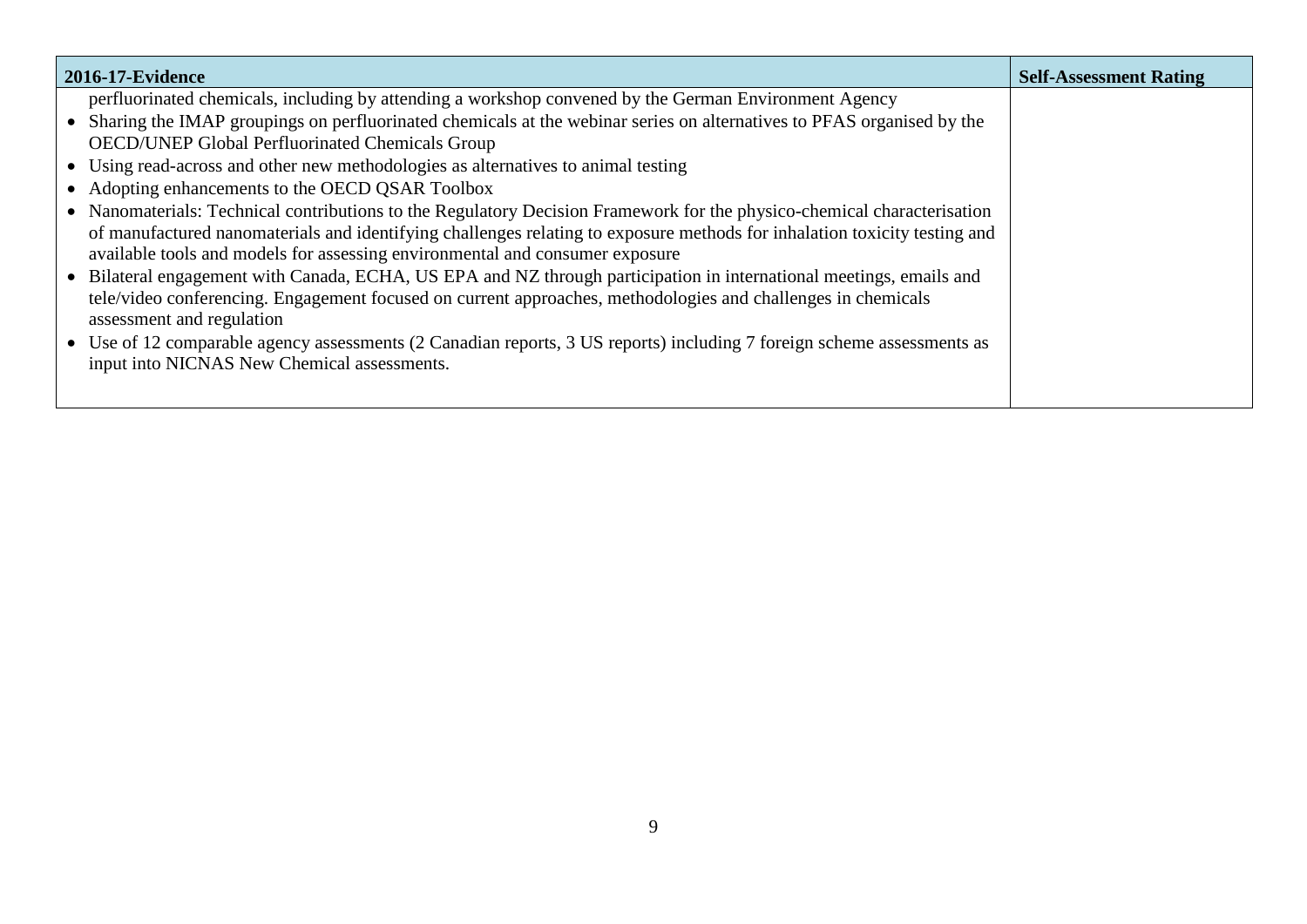### **2.2 KPI 2 - Communication with regulated entities is clear, targeted and effective**

#### **2.2.1 Guidance material is kept up to date and complies with government accessibility guidelines**

| 2016-17-Evidence                                                                                                                                                                                                                                                                                                                                                                     | <b>Self-Assessment Rating</b> |
|--------------------------------------------------------------------------------------------------------------------------------------------------------------------------------------------------------------------------------------------------------------------------------------------------------------------------------------------------------------------------------------|-------------------------------|
| The new NICNAS website went live in October 2016.                                                                                                                                                                                                                                                                                                                                    | KPI 2 Exceeded/met/not met    |
| A review of NICNAS website content and forms was completed<br>$\bullet$<br>All content was revised to meet WCAG 2.0 accessibility guidelines, and the text on all guidance pages now meets the<br>$\bullet$<br>Digital Transformation Agency guidelines on plain English for Australian Government websites.<br>• Staff training on 'writing for web" and accessibility requirements |                               |
| Feedback from 835 responses to website feedback prompts was addressed. Feedback indicated increased satisfaction in the<br>following areas: 'news and events', 'notify your chemical' and 'register your business'. Negative feedback on the complexity<br>of understanding the new AICS Trade Name Annex pages and other technical content was addressed                            |                               |

### **2.2.2 Targeted stakeholder consultation and engagement with regulated entities, to provide feedback as appropriate**

<span id="page-9-2"></span><span id="page-9-1"></span><span id="page-9-0"></span>

| <b>2016-17-Evidence</b>                                                                                                                                                                                                                                                                                                                                                                                                                                                                                                                                                | <b>Self-Assessment Rating:</b> |
|------------------------------------------------------------------------------------------------------------------------------------------------------------------------------------------------------------------------------------------------------------------------------------------------------------------------------------------------------------------------------------------------------------------------------------------------------------------------------------------------------------------------------------------------------------------------|--------------------------------|
| Stakeholder consultation and engagement can be either through public engagement (eg consultation on documents published<br>on the NICNAS website, public meetings etc) or targeted engagement with those stakeholders impacted by a particular issue.                                                                                                                                                                                                                                                                                                                  | KPI 2 Exceeded/met/not met     |
| • In 2016-17 public comment was sought for the following:<br>o NICNAS Reforms – two consultation papers from a series about the implementation of the reforms (Consultation Paper<br>Four (CP4) and Consultation Paper Five (CP5)), were published and four stakeholder workshops (with over 170<br>stakeholders from community, industry and regulatory agencies) were held to facilitate stakeholder engagement with<br>the consultation process. OCS received 31 written submissions for CP4. Submissions from CP5 were received early in<br>2017-18 financial year |                                |
| o Workshops were held in Sydney and Melbourne on the proposed new IT system as part of the NICNAS reforms                                                                                                                                                                                                                                                                                                                                                                                                                                                              |                                |
| o IMAP assessments – OCS sought public comments on three tranches (Tranche 19, 20 and 21) of IMAP assessment<br>reports (6917 reports on the human health and/or environmental risks of chemicals)                                                                                                                                                                                                                                                                                                                                                                     |                                |
| o Priority Existing Chemicals –a call for information to obtain up to date information on introduction and manufacture of<br>the chemicals was published for TBBPA and DecaBDE.                                                                                                                                                                                                                                                                                                                                                                                        |                                |
| o Secondary notifications – two Secondary Notifications were declared, meaning that specified information was requested<br>from stakeholders to whom the notices relate                                                                                                                                                                                                                                                                                                                                                                                                |                                |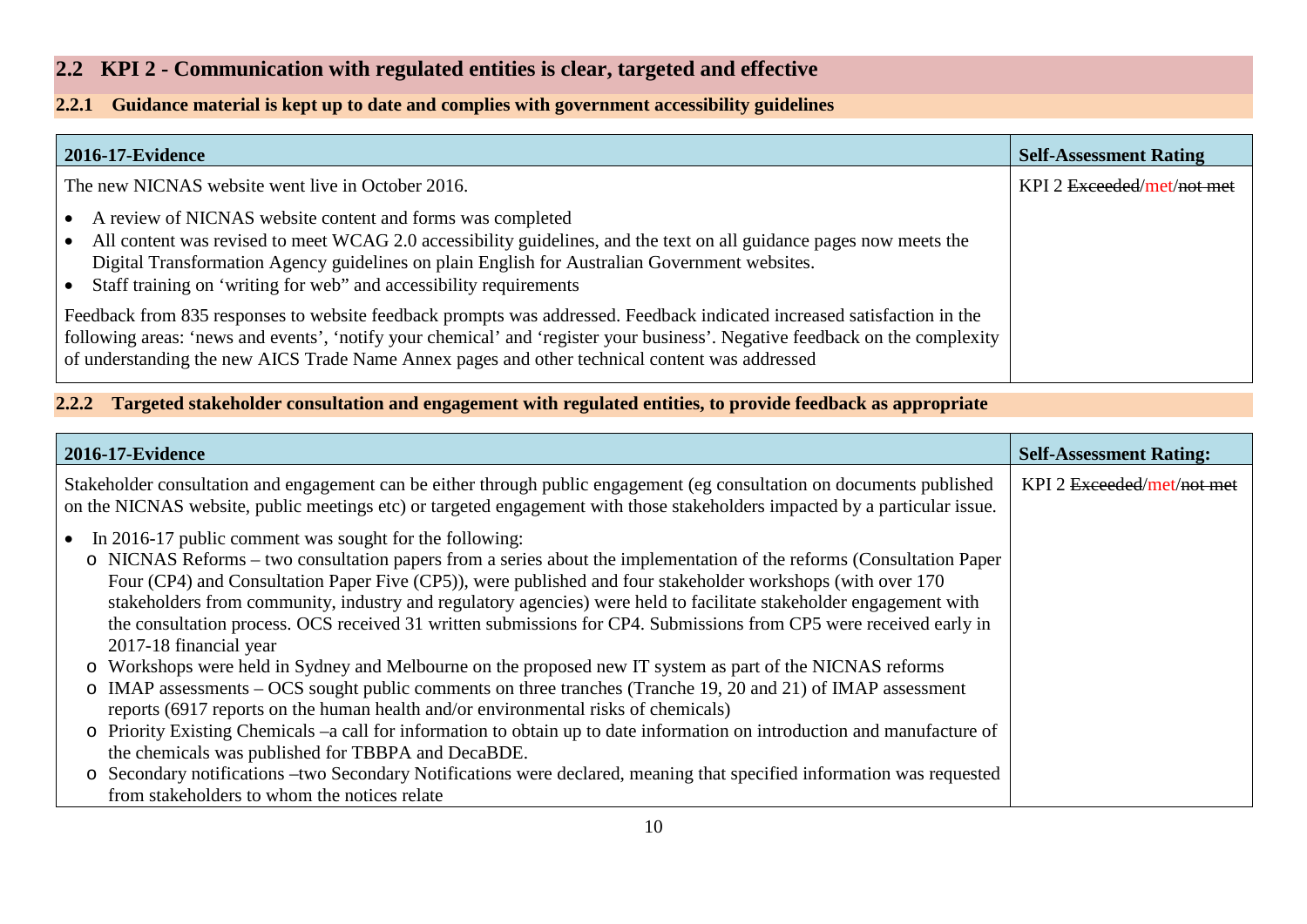| 2016-17-Evidence                                                                                                | <b>Self-Assessment Rating:</b> |
|-----------------------------------------------------------------------------------------------------------------|--------------------------------|
| o Public consultation was undertaken on one proposed deletion of a chemical listed on AICS                      |                                |
| o The Trade Name Annex notice was published in the Chemical Gazette (refer above for details).                  |                                |
| Targeted consultation was undertaken for the following:<br>$\bullet$                                            |                                |
| o NICNAS Reforms                                                                                                |                                |
| • Technical and regulatory experts from an Ad-Hoc Working Group were consulted on Risk-based Categorisation and |                                |
| Assessment                                                                                                      |                                |
| • An industry focus group held in Melbourne sought user requirements and feedback on information system         |                                |
| requirements for modules of the Business Services Portal                                                        |                                |
| o Notifiers of 157 new chemical assessments were consulted on draft assessment reports.                         |                                |
| o One draft secondary notification assessment report was provided to the applicant for comment.                 |                                |

# **2.2.3 Regulatory decisions and advice are consistent and provided in a timely manner**

<span id="page-10-0"></span>

| <b>2016-17-Evidence</b> |                                                                                                                                                                                                                                                                                                                                                                               | <b>Self-Assessment Rating:</b> |
|-------------------------|-------------------------------------------------------------------------------------------------------------------------------------------------------------------------------------------------------------------------------------------------------------------------------------------------------------------------------------------------------------------------------|--------------------------------|
|                         | In $2016-17$ :                                                                                                                                                                                                                                                                                                                                                                | KPI 2 Exceeded/met/not met     |
|                         | • 99.6% of new chemical assessments and secondary notification assessments were completed and published within<br>legislated timeframes<br>• 100% of registration decisions (over 6600) were processed within the legislated timeframe of 30 days.<br>• Timely advice on the outcomes of risk assessments was provided to risk managers – to the Secretary's Delegate for the |                                |
|                         | Poisons Standard and to SafeWork Australia<br>• No NICNAS decisions were referred to the Administrative Appeals Tribunal (AAT) for review                                                                                                                                                                                                                                     |                                |
|                         | • 178 chemicals were listed on AICS, including 53 amendments or corrections due to typographical errors, inappropriate or<br>superseded names and updates by the Chemical Abstracts Service, and one deletion. These occurred within one month of                                                                                                                             |                                |
|                         | OCS ascertaining the appropriateness of the changes.<br>• 12 confidential listing applications were approved.                                                                                                                                                                                                                                                                 |                                |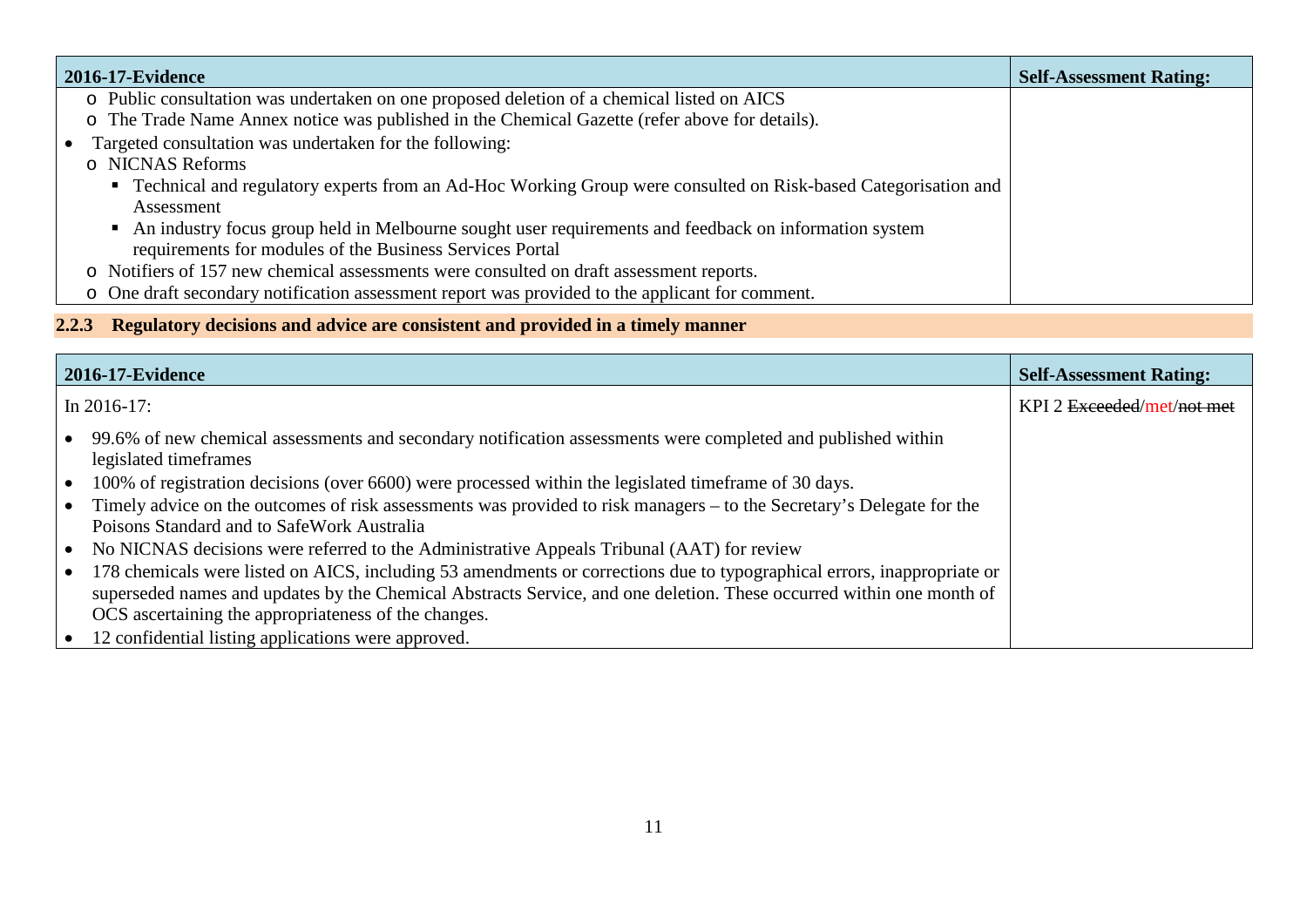## **2.3 KPI 3 - Actions undertaken by regulators are proportionate to the regulatory risk being managed**

## **2.3.1 Assessment effort is proportionate to the risk of the chemical**

<span id="page-11-1"></span><span id="page-11-0"></span>

| <b>2016-17-Evidence</b>                                                                                                                                                                                                                                                                                                                                                                                                                                                                                                                                                                                                                                                                                                                                                                                                                                               | <b>Self-Assessment Rating</b> |
|-----------------------------------------------------------------------------------------------------------------------------------------------------------------------------------------------------------------------------------------------------------------------------------------------------------------------------------------------------------------------------------------------------------------------------------------------------------------------------------------------------------------------------------------------------------------------------------------------------------------------------------------------------------------------------------------------------------------------------------------------------------------------------------------------------------------------------------------------------------------------|-------------------------------|
| <b>Existing Chemicals:</b> In 2016-17, OCS continued applying the IMAP framework to the assessment of chemicals listed on<br>AICS. This framework is designed to match the assessment effort with the risk to human health and the environment from<br>use of these chemicals. It consists of three tiers of assessment, with the assessment effort increasing with each tier. Tier I<br>assessments are high throughput assessments against agreed criteria with high level assessment information published (6,610)<br>Tier I assessments completed). Tier II assessments are chemical-by-chemical evaluations against agreed criteria with<br>assessment reports published (302 Tier II assessments completed). Tier III assessments are in-depth chemical-by-chemical<br>assessments with detail assessment reports published (5 Tier III assessments completed). | KPI 3 Exceeded/met/not met    |
| IMAP Stage Two includes consideration of a large number of Tier I chemicals. Tools and approaches developed during Stage<br>Two enabled OCS to gain efficiencies in the screening of chemicals on AICS. The large increase in chemicals published at<br>Tier I was focused on chemicals with excluded non-industrial uses, low concern polymers, substances derived from natural<br>products, plant extracts used in low volumes, and chemicals identified as low concern to human health by the application of<br>expert validation rules. The identification of low risk chemicals provides valuable information to stakeholders and<br>contributes to preparatory (pre-prioritisation) work to identify criteria for the identification of higher risk chemicals requiring<br>assessment.                                                                          |                               |
| New Chemicals: The assessment effort involved in the new chemicals assessment framework under the ICNA Act is<br>primarily dependent on introduction volumes. Matters to be considered and statutory timeframes for various categories of<br>new chemicals assessments are specified in the legislation, which limits OCS's ability to vary assessment steps and<br>timeframes. The proposed approach to reforms to NICNAS will address concerns about the risk-proportionate approach to<br>these assessments.                                                                                                                                                                                                                                                                                                                                                       |                               |
| During 2016-17, a total of 276 certificates and permits for new industrial chemicals were issued. Chemicals that can be<br>categorised through the application of strict criteria to demonstrate that the introduction poses low risk to work health and<br>safety, human health and the environment, may not require pre-market assessment. These introductions must comply with<br>annual reporting and record-keeping requirements. 10,150 industrial chemicals (by 217 introducers) were reported as being<br>exempt from pre-market assessment requirements.                                                                                                                                                                                                                                                                                                     |                               |
| <b>Secondary notifications:</b> -Secondary notifications are undertaken in situations where changed circumstances of use may<br>result in higher or changed risk from that originally assessed. The ICNA Act specifies detailed requirements for the<br>declaration and assessment of a secondary notification. These legislative requirements are highly prescriptive and inflexible                                                                                                                                                                                                                                                                                                                                                                                                                                                                                 |                               |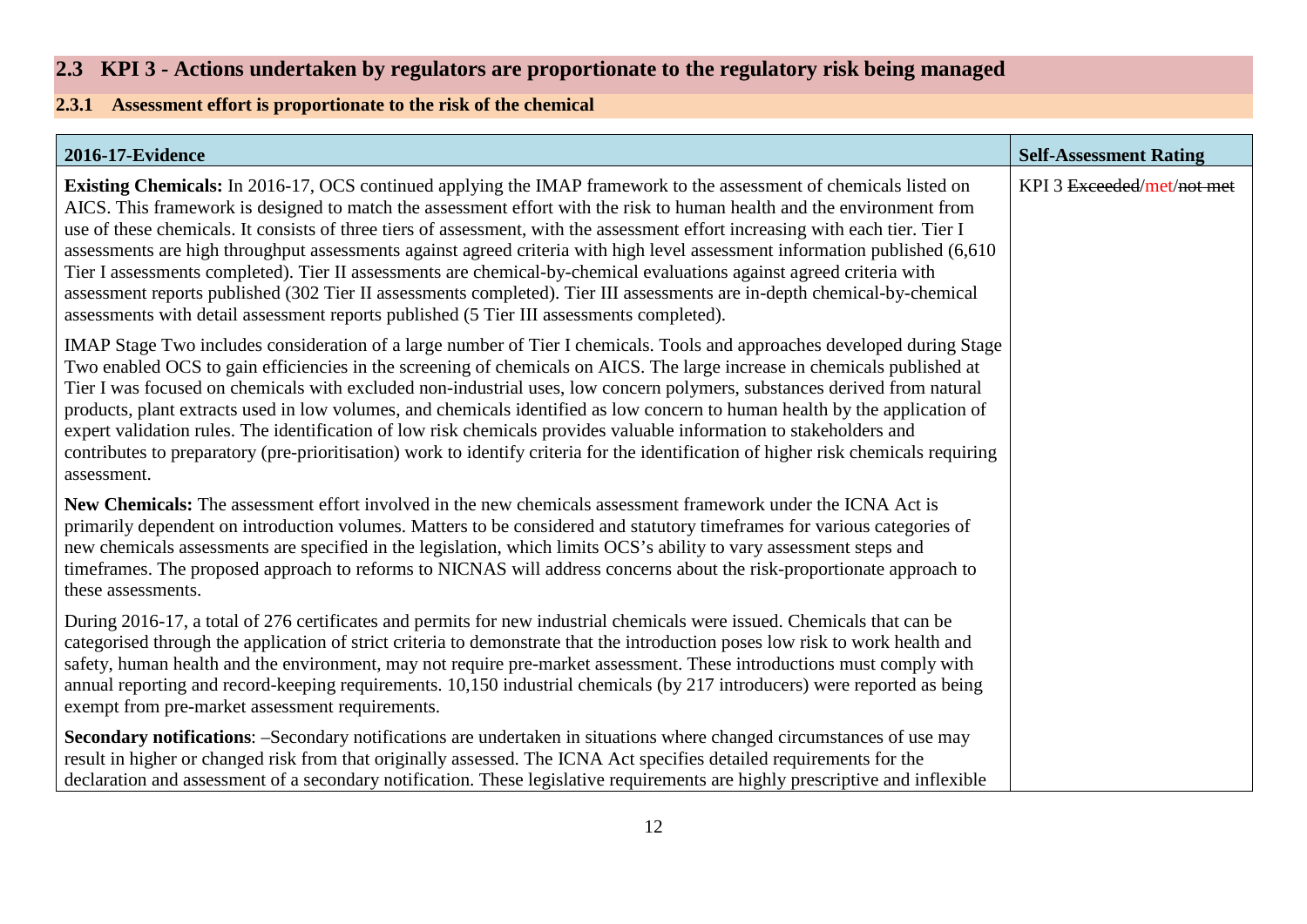| <b>2016-17-Evidence</b>                                                                                                                                                                                                              | <b>Self-Assessment Rating</b> |
|--------------------------------------------------------------------------------------------------------------------------------------------------------------------------------------------------------------------------------------|-------------------------------|
| and limit OCS's ability to vary assessment steps and timeframes. The proposed approach to reforms to NICNAS will address<br>concerns about these issues.                                                                             |                               |
| In 2016-17, one final secondary notification assessment report was published, one draft report was provided to<br>applicants and two secondary notifications were declared (one for a new chemical and one for an existing chemical) |                               |
| from reviews of 240 instances of advice about changed circumstances.                                                                                                                                                                 |                               |

**2.3.2 Compliance, monitoring and enforcement actions are proportional to risk and regularly reassessed**

<span id="page-12-0"></span>

| 2016-17-Evidence                                                                                                                                                                                                                                                                                                                                                                                                                                                                                              | <b>Self-Assessment Rating</b> |
|---------------------------------------------------------------------------------------------------------------------------------------------------------------------------------------------------------------------------------------------------------------------------------------------------------------------------------------------------------------------------------------------------------------------------------------------------------------------------------------------------------------|-------------------------------|
| The approach to monitoring and managing compliance with the requirements of the ICNA Act is clearly articulated on the<br>NICNAS website and is similar to the model used by other Commonwealth regulators. Compliance is achieved primarily<br>through education and awareness-raising activities, underpinned by regular compliance monitoring. Formal compliance<br>action was initiated in the small number of cases where efforts to achieve voluntary compliance were unsuccessful or<br>inappropriate. | KPI 3 Exceeded/met/not met    |
| All known or potential instances of non-compliance were prioritised based on published risk and enforcement framework.<br>All third party allegations and referrals from other agencies were investigated for prima facie breaches of the ICNA Act and<br>follow up activities prioritised based on risk.                                                                                                                                                                                                     |                               |
| A target group of 73 introducers were required to provide information to OCS following the risk profiling and analysis of a<br>group of 666 high level registrants (Level C and D). Based on the responses, further information was requested from 50% of<br>the introducers to demonstrate compliance with the ICNA Act. Ten introducers were found to be non-compliant and are<br>being case managed towards compliance.                                                                                    |                               |
| Additionally, 52 introducers were contacted about their organisation's compliance with the new chemicals introduced in<br>cosmetic products at 1% or less (under the exemption category).                                                                                                                                                                                                                                                                                                                     |                               |
| 15 introducers were further selected by either random or targeted selection from this sample to provide responses to a<br>comprehensive questionnaire about their introduction. 72 unique instances of non-compliance from this process were<br>identified and will be case managed in the 2017-18 financial year.                                                                                                                                                                                            |                               |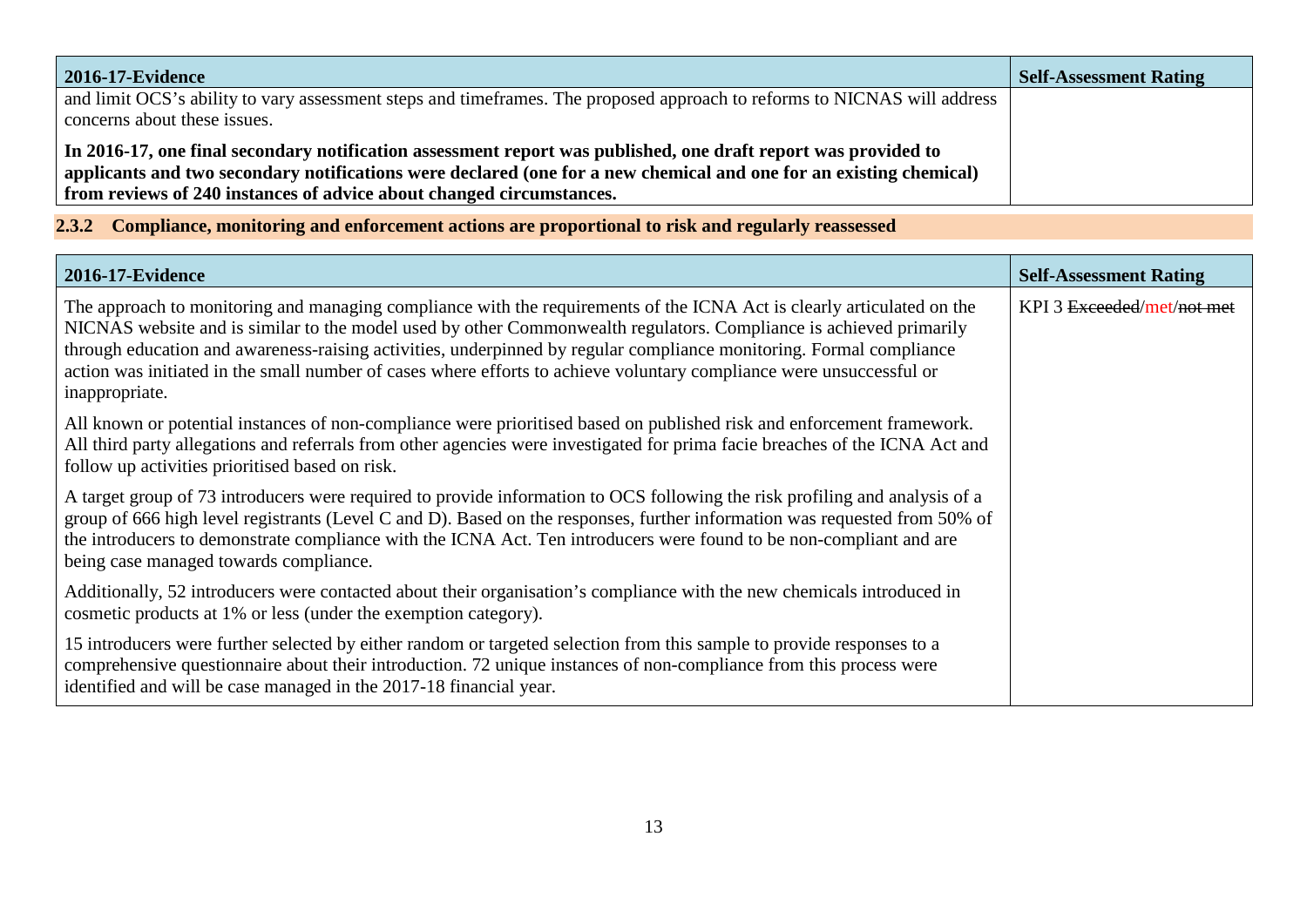## **2.4 KPI 4 - Compliance and monitoring approaches are streamlined and coordinated**

#### **2.4.1 Coordinated programs and shared information with other regulatory agencies**

| <b>2016-17-Evidence</b>                                                                                                                                                                                                                                                                                                                                                                                                                                                                                                                                                                                                                   | <b>Self-Assessment Rating</b> |
|-------------------------------------------------------------------------------------------------------------------------------------------------------------------------------------------------------------------------------------------------------------------------------------------------------------------------------------------------------------------------------------------------------------------------------------------------------------------------------------------------------------------------------------------------------------------------------------------------------------------------------------------|-------------------------------|
| OCS continued to share information with other regulatory agencies and provide advice to coordinated programs including:                                                                                                                                                                                                                                                                                                                                                                                                                                                                                                                   | KPI 4 Exceeded/met/not met    |
| • Refinement of the provision of Customs Data with the Department of Immigration and Boarder Protection (DIBP)<br>• Shared information on potential and known compliance matters relating to cosmetic products through the Cosmetic<br>Interface Working Group (OCS/ Therapeutics Goods Administrator (TGA)/ Australian Competition and Consumer<br>Commission (ACCC))<br>• Provision of advice and response to 15 requests from the Designated National Authority (Department of the Environment<br>and Energy) on the regulatory status of chemicals subject to the Prior Informed Consent procedure under the Rotterdam<br>Convention. |                               |

**2.4.2 Requests for information from industry are made only when necessary. Information shared internally where appropriate.**

<span id="page-13-2"></span><span id="page-13-1"></span><span id="page-13-0"></span>

| <b>2016-17-Evidence</b>                                                                                                                                                                                                                            | <b>Self-Assessment Rating</b> |
|----------------------------------------------------------------------------------------------------------------------------------------------------------------------------------------------------------------------------------------------------|-------------------------------|
| Requests for information are made only when information is not readily available from other sources. Some examples<br>include:                                                                                                                     | KPI 4 Exceeded/met/not met    |
| • Australian Border Force and the Australian Business Register in its compliance program, which minimises the need for<br>businesses to provide information to OCS.                                                                                |                               |
| • Using publicly available information and internal data, a group of 718 introducers was risk profiled by OCS Compliance<br>Officers resulting in only 88 being asked to provide information to demonstrate compliance with section 21 of the Act. |                               |
| • Targeted engagement and information requests from new chemicals notifiers as required on a case-by-case basis                                                                                                                                    |                               |
| • Public request published for information on chemicals assessed under the IMAP program                                                                                                                                                            |                               |
| • Public request gazetted for information on the declaration of two secondary notifications                                                                                                                                                        |                               |
| • Public request gazetted for information on the products in the Trade Name Annex (TNA).                                                                                                                                                           |                               |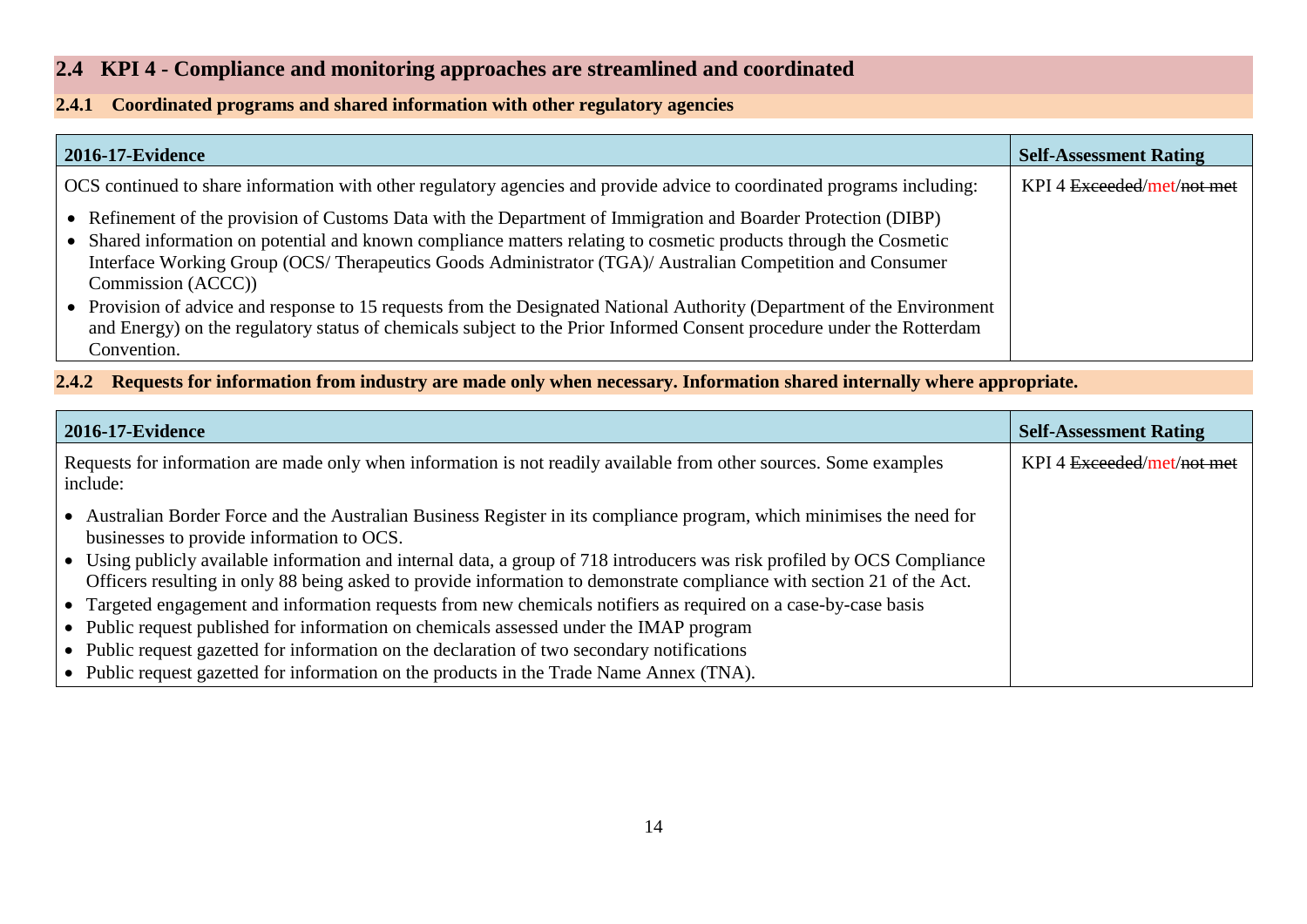## **2.5 KPI 5 - Regulators are open and transparent in their dealings with regulated entities**

### **2.5.1 Regulatory activities are reported appropriately**

| 2016-17- Evidence                                                                                                                                                                                                                                                                                                                                                                                            | <b>Self-Assessment Rating</b> |
|--------------------------------------------------------------------------------------------------------------------------------------------------------------------------------------------------------------------------------------------------------------------------------------------------------------------------------------------------------------------------------------------------------------|-------------------------------|
| There are several processes through which OCS reports on the regulatory performance of the NICNAS. These include:                                                                                                                                                                                                                                                                                            | KPI 5 Exceed/met/not met      |
| • The 2016-17 Health Portfolio Budget Statement (PBS) is published to inform Parliament and stakeholders of the proposed<br>allocation of resources to outcomes by entities within the Portfolio. Deliverables and key performance indicators were<br>outlined under Outcome 5 (Regulation, Safety and Protection)<br>(http://www.health.gov.au/internet/budget/publishing.nsf/content/2016-2017_health_pbs) |                               |
| • Cost Recovery Implementation Statement – is published in accordance with the Australian Government Cost Recovery<br>Guidelines. The CRIS outlines the charging structure for 2016-17 (https://www.nicnas.gov.au/about-us/how-we-<br>work/cost-recovery-implementation-statement-2016)                                                                                                                      |                               |
| • Department of Health Annual Report includes a report on actual results against PBS key performance indicators and a<br>report from the Director of NICNAS on the performance of the Scheme<br>(http://www.health.gov.au/internet/main/publishing.nsf/Content/Annual+Reports-3)                                                                                                                             |                               |
| • Regulator Performance Framework self-assessment report is prepared in accordance with the Government agreed<br>framework. The framework establishes a common set of performance measures that allows for the assessment of regulator<br>performance and their engagement with stakeholders<br>(http://www.health.gov.au/internet/main/publishing.nsf/Content/RPT-self-assessment)                          |                               |
| • Chemical Gazette – includes regulatory decisions and is published monthly as required under the ICNA Act<br>(https://www.nicnas.gov.au/news-and-events/chemical-gazette).                                                                                                                                                                                                                                  |                               |

### <span id="page-14-1"></span><span id="page-14-0"></span>**2.5.2 Industry workshops and training activities are conducted**

<span id="page-14-2"></span>

| 2016-17- Evidence                                                                                                                                                                                            | <b>Self-Assessment Rating:</b> |
|--------------------------------------------------------------------------------------------------------------------------------------------------------------------------------------------------------------|--------------------------------|
| In 2016-17, OCS conducted the following industry workshops and training activities:                                                                                                                          | KPI 5 Exceed/met/not met       |
| • Nine information sessions on regulatory obligations (over 400 attendees)<br>• One information session for a group of safety professionals (Western Sydney OHS) was conducted in Sydney $(28$<br>attendees) |                                |
| • Four public consultation workshops on the NICNAS reforms (Sydney and Melbourne, over 175 attendees)                                                                                                        |                                |
| $\bullet$ An industry focus group in Melbourne on information system requirements for modules of the Business Services to be                                                                                 |                                |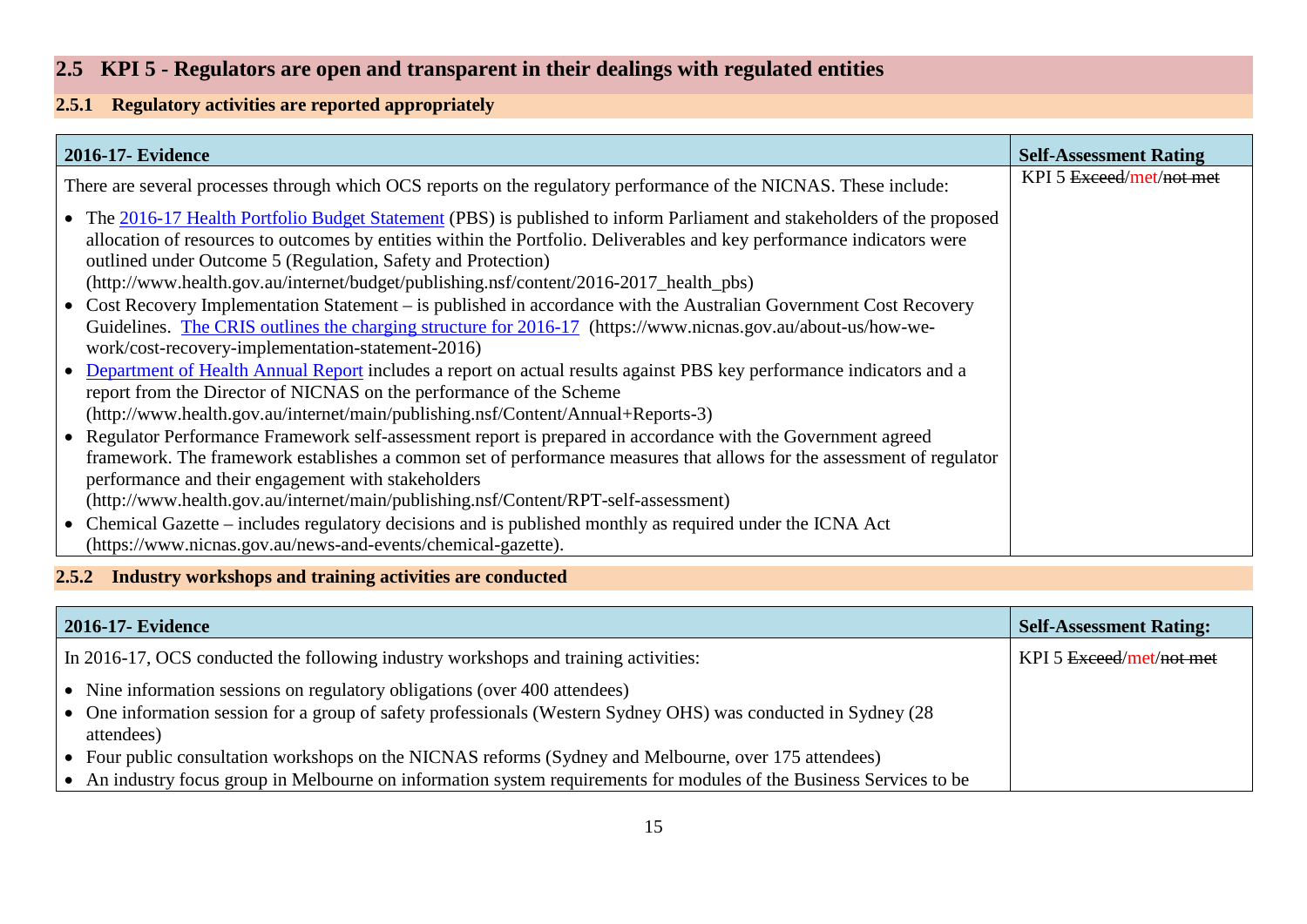| <b>2016-17- Evidence</b>        | <b>Self-Assessment Rating:</b> |
|---------------------------------|--------------------------------|
| delivered under the IT Reforms. |                                |

### **2.5.3 Open and responsive to requests from regulated entities regarding the operation of the regulatory framework**

| <b>2016-17- Evidence</b>                                                                                                                                                                                                                                                                                                                                                      | <b>Self-Assessment Rating</b> |
|-------------------------------------------------------------------------------------------------------------------------------------------------------------------------------------------------------------------------------------------------------------------------------------------------------------------------------------------------------------------------------|-------------------------------|
| The NICNAS Service Charter sets out service standards that stakeholders can expect from OCS staff and how complaints<br>will be handled (https://www.nicnas.gov.au/about-nicnas/our-service-charter). Formal and informal feedback from our<br>stakeholders provides regular and ongoing feedback on the manner in which OCS responds to requests from regulated<br>entities. | KPI 5 Exceed/met/not met      |
| No formal complaints were received in 2016-17.                                                                                                                                                                                                                                                                                                                                |                               |
| In 2016-17, OCS responded to over 40 distinct stakeholder queries relating to the NICNAS Reforms and related issues.                                                                                                                                                                                                                                                          |                               |
| OCS responded to over 240 requests from bona fide introducers for searches on the confidential section of the AICS, over<br>640 inquires of changed circumstances relating to potential secondary notifications, and over 120 inquiries on products in the<br>Trade name Annex.                                                                                               |                               |
| OCS also responded to several enquiries from a range of stakeholders in relation to New Chemicals, IMAP and Priority<br>Existing Chemical (PEC) assessments.                                                                                                                                                                                                                  |                               |

#### <span id="page-15-0"></span>**2.5.4 Risk based frameworks are published and available in a format that is clear, understandable and accessible**

<span id="page-15-1"></span>

| <b>2016-17- Evidence</b>                                                                                               | <b>Self-Assessment Rating</b> |
|------------------------------------------------------------------------------------------------------------------------|-------------------------------|
| Risk-based compliance and assessment frameworks are published on the NICNAS website. Relevant documents include:       | KPI 5-Exceed/met/not-met      |
| • Our compliance style (https://www.nicnas.gov.au/about-us/compliance-strategy)                                        |                               |
| • Inventory Multi-tiered Assessment and Prioritisation (IMAP) framework (https://www.nicnas.gov.au/chemical-           |                               |
| information/imap-assessments/what-is-imap)                                                                             |                               |
| • Reform consultation papers (https://www.nicnas.gov.au/reforms)                                                       |                               |
| • Guidance on the website on meeting legal obligations when importing or manufacturing industrial chemicals including: |                               |
| o Registration with NICNAS if you import and/or manufacture relevant industrial chemicals for commercial purposes      |                               |
| (https://www.nicnas.gov.au/register-your-business)                                                                     |                               |
| o Restrictions and conditions of use from chemicals on AICS including secondary notifications                          |                               |
| (https://www.nicnas.gov.au/chemical-inventory-AICS/restrictions-and-conditions-on-aics)                                |                               |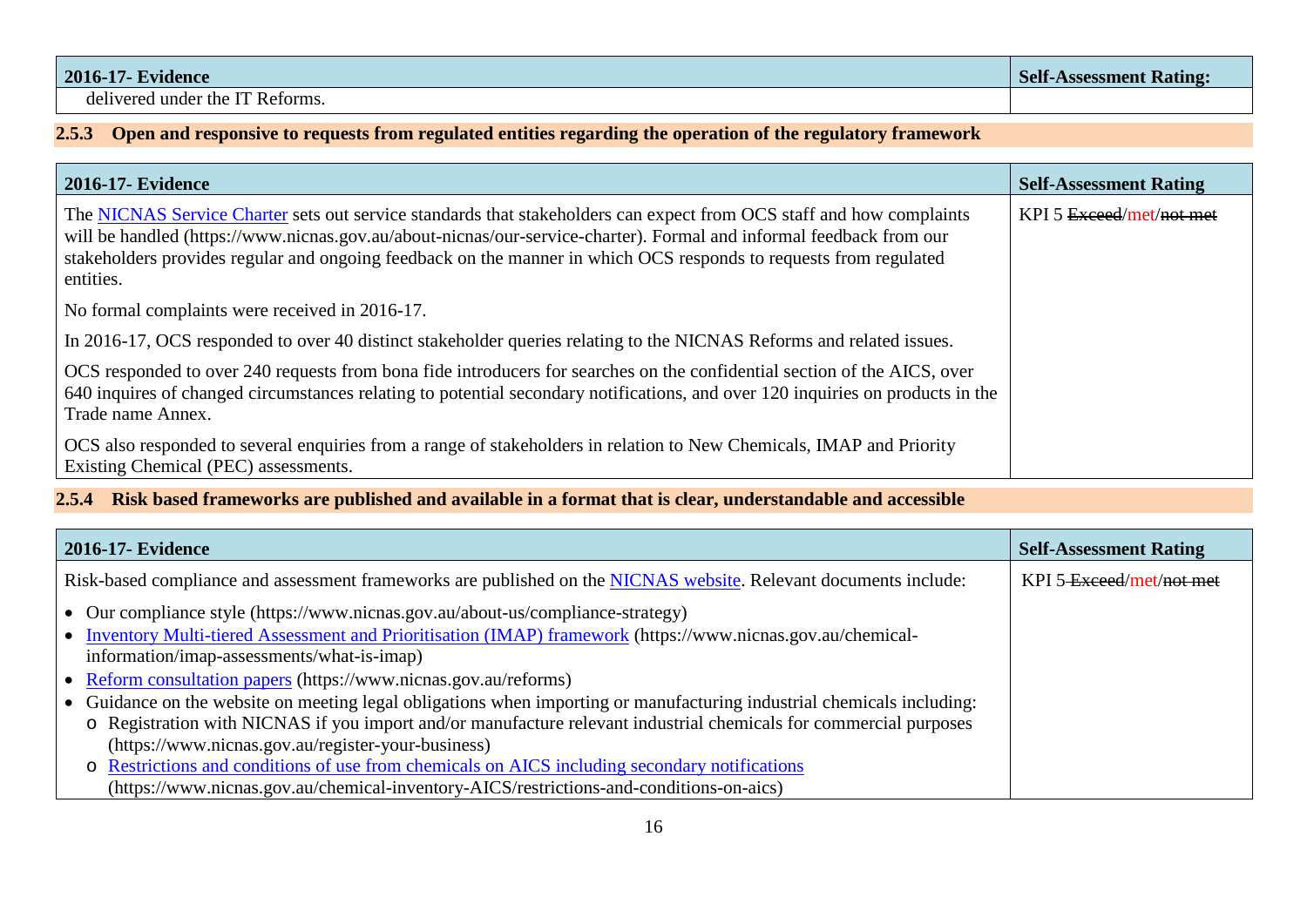| <b>2016-17- Evidence</b>                                                                                                                                                                               | <b>Self-Assessment Rating</b> |
|--------------------------------------------------------------------------------------------------------------------------------------------------------------------------------------------------------|-------------------------------|
| o Restrictions for the import or manufacture of an industrial chemical that is not listed on AICS, or is listed but subject to<br>a condition of use (https://www.nicnas.gov.au/notify-your-chemical). |                               |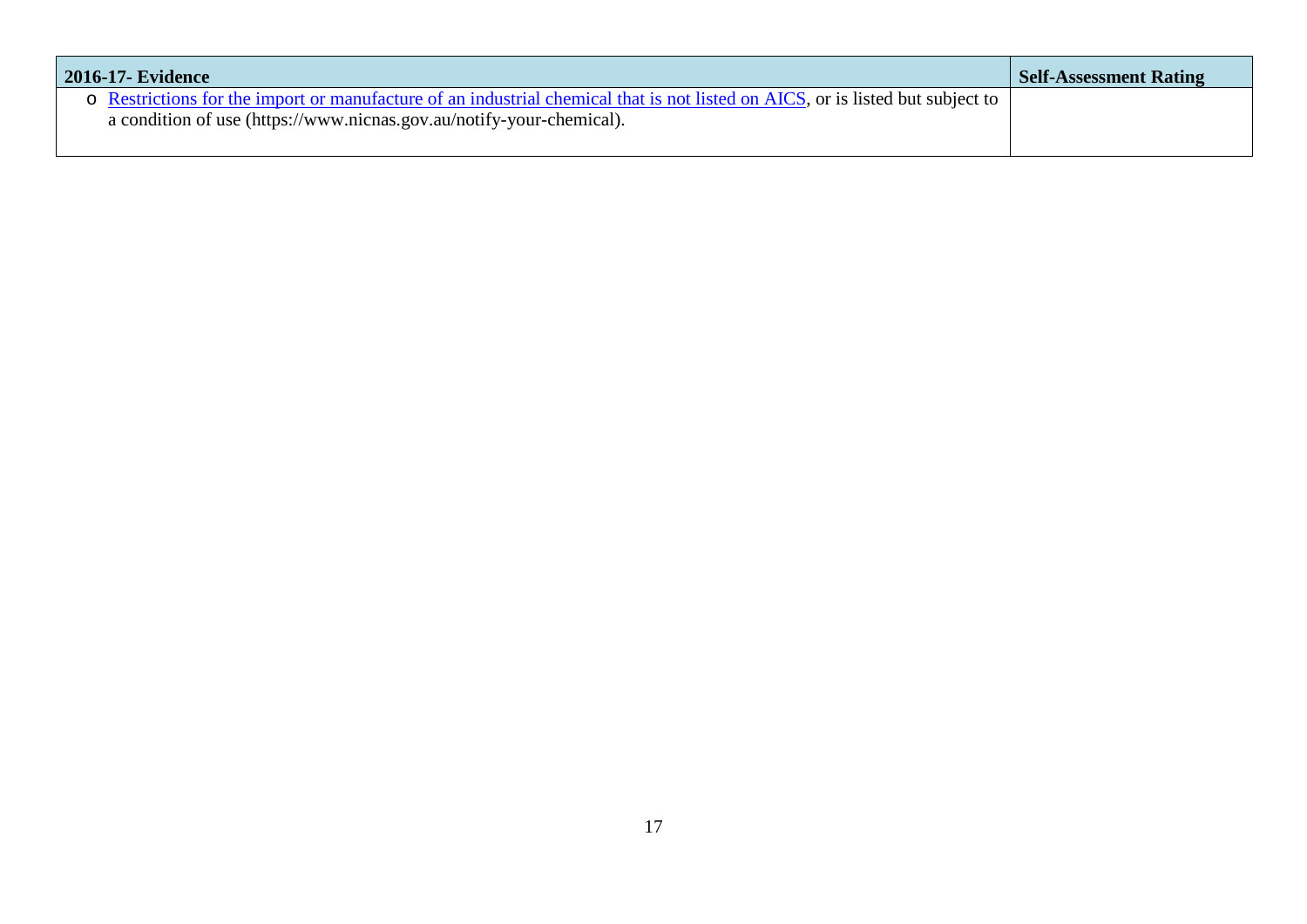### **2.6 KPI 6 - Regulators actively contribute to the continuous improvement of regulatory frameworks**

**2.6.1 Cooperative and collaborative relationships with regulated entities established to improve the efficiency and effectiveness of the regulatory framework and to develop mechanisms to reduce the regulatory burden and compliance costs where appropriate to do so.**

<span id="page-17-2"></span><span id="page-17-1"></span><span id="page-17-0"></span>

| <b>2016-17 Evidence</b>                                                                                                                                                                                                                                                                                                                                                                                                                                                                                                                                                                                                                                                                                                                                                                                                                                                                                                                                                                                                                                                                                                                                                                                                                                                                                                                                                                                                                  | <b>Self-Assessment Rating</b> |
|------------------------------------------------------------------------------------------------------------------------------------------------------------------------------------------------------------------------------------------------------------------------------------------------------------------------------------------------------------------------------------------------------------------------------------------------------------------------------------------------------------------------------------------------------------------------------------------------------------------------------------------------------------------------------------------------------------------------------------------------------------------------------------------------------------------------------------------------------------------------------------------------------------------------------------------------------------------------------------------------------------------------------------------------------------------------------------------------------------------------------------------------------------------------------------------------------------------------------------------------------------------------------------------------------------------------------------------------------------------------------------------------------------------------------------------|-------------------------------|
| Business improvements undertaken in 2016-17 included:                                                                                                                                                                                                                                                                                                                                                                                                                                                                                                                                                                                                                                                                                                                                                                                                                                                                                                                                                                                                                                                                                                                                                                                                                                                                                                                                                                                    | KPI 6 Exceeded/met/not met    |
| • User acceptance testing of the Business Services portal with a small group of registrants. Online registration was released<br>in August with over 70% of known introducers self-registering through the portal<br>• An industry focus group of frequent chemical notifiers (Melbourne) to seek feedback on information system and user<br>requirements for modules of the Business Services portal developed for the NICNAS reforms<br>• Online submissions forms created for industry to provide information on products in the Trade Name Annex<br>• A joint workshop was conducted with the Department of the Environment and Energy to identify opportunities to<br>collaborate and streamline business processes within the new IT system relating to chemical assessments under the<br>NICNAS reforms<br>• Redevelopment and upgrade of the current NICNAS website with improved navigation, usability, search performance and<br>design. A feedback prompt with rating scale was incorporated on all web pages. Feedback from 835 responses were<br>received demonstrated increased satisfaction in the following areas:<br>o News and events<br>o Notify your chemical<br>o Register your business<br>All comments relating to website issues were actioned and overall user satisfaction rose by almost a third<br>• A stakeholder engagement strategy was developed to efficiently respond to incoming stakeholder queries. |                               |
| Feedback from regulated entities on OCS's consultative processes is obtained through:                                                                                                                                                                                                                                                                                                                                                                                                                                                                                                                                                                                                                                                                                                                                                                                                                                                                                                                                                                                                                                                                                                                                                                                                                                                                                                                                                    |                               |
| • The NICNAS Strategic Consultative Committee (two meetings in 2016-17).<br>• Feedback obtained from stakeholder input into the IMAP review and published on the NICNAS website indicated overall<br>satisfaction with the consultative process used during Stage One.                                                                                                                                                                                                                                                                                                                                                                                                                                                                                                                                                                                                                                                                                                                                                                                                                                                                                                                                                                                                                                                                                                                                                                   |                               |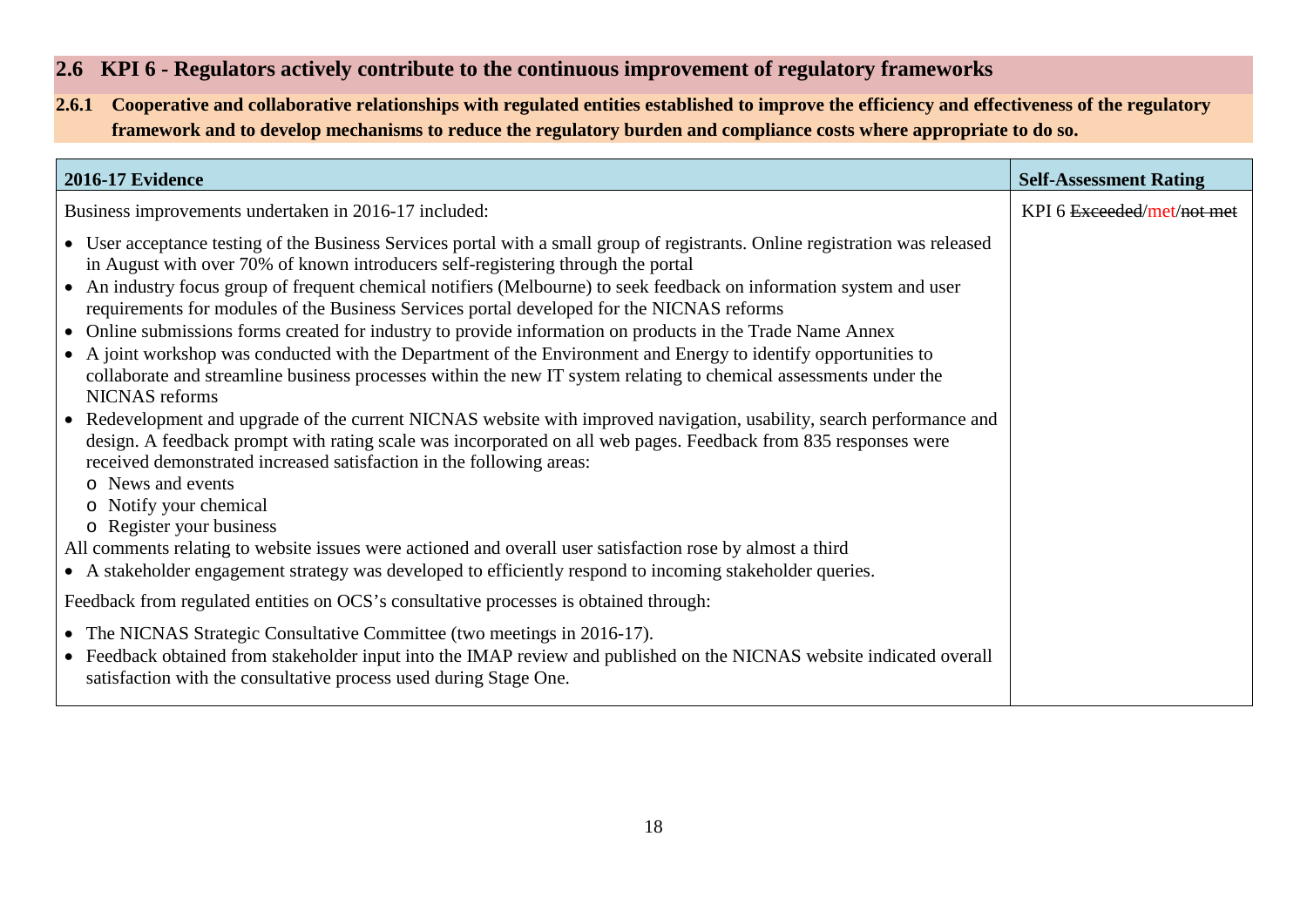### **2.6.2 Participate in regulators' forums**

| 2016-17 Evidence                                                                             | <b>Self-Assessment Rating</b> |
|----------------------------------------------------------------------------------------------|-------------------------------|
| The Director and staff participated in (Australian government) regulators' forums including: | KPI 6 Exceeded/met/not met    |
| • Community of Practice (CoP) for Commonwealth Regulators (two meetings).                    |                               |

### **2.6.3 Effectively liaison with relevant policy agencies**

| 2016-17 Evidence                                                                                                                                                                                                                                                                                                                                                                                                       | <b>Self-Assessment Rating</b> |
|------------------------------------------------------------------------------------------------------------------------------------------------------------------------------------------------------------------------------------------------------------------------------------------------------------------------------------------------------------------------------------------------------------------------|-------------------------------|
| OCS works cooperatively with the Best Practice Regulation Branch within the Department's Strategic Policy and Innovation<br>Group, which carries policy responsibility for the ICNA Act and the NICNAS reforms. Administrative engagement for the<br>purposes of the PGPA Act is with the Department's Health Benefits Group.                                                                                          | KPI 6 Exceeded/met/not met    |
| Two NICNAS Reforms Steering Committees (for policy and IT issues) were established with membership drawn from senior<br>officers from the Best Practice Regulation Branch, Information technology Division (ITD) and OCS. Two policy steering<br>committee meetings were held in 2016-17 after which time the committee was replaced by more frequent and ongoing liaison<br>with the Best Practice Regulation Branch. |                               |
| The IT steering committee met 10 times in 2016-17.                                                                                                                                                                                                                                                                                                                                                                     |                               |

### **2.6.4 Effective engagement with risk management agencies**

<span id="page-18-1"></span><span id="page-18-0"></span>

| <b>2016-17 Evidence</b>                                                                                                                                                                                                                                                                                                                                                                                                                                                   | <b>Self-Assessment Rating</b> |
|---------------------------------------------------------------------------------------------------------------------------------------------------------------------------------------------------------------------------------------------------------------------------------------------------------------------------------------------------------------------------------------------------------------------------------------------------------------------------|-------------------------------|
| Continued interaction with risk management agencies in 2016-17 included:                                                                                                                                                                                                                                                                                                                                                                                                  | KPI 6 Exceeded/met/not met    |
| • SafeWork Australia:<br>o technical input to the review of exposure standards,<br>o 190 risk management recommendations from IMAP<br>o one risk management recommendation from a secondary notification assessment<br>• Poisons Scheduling:<br>o technical input to the review of Poisons Standard<br>o 43 industrial chemicals recommended for poisons scheduling (public health controls) as a result of IMAP, new<br>chemicals and secondary notification assessments |                               |